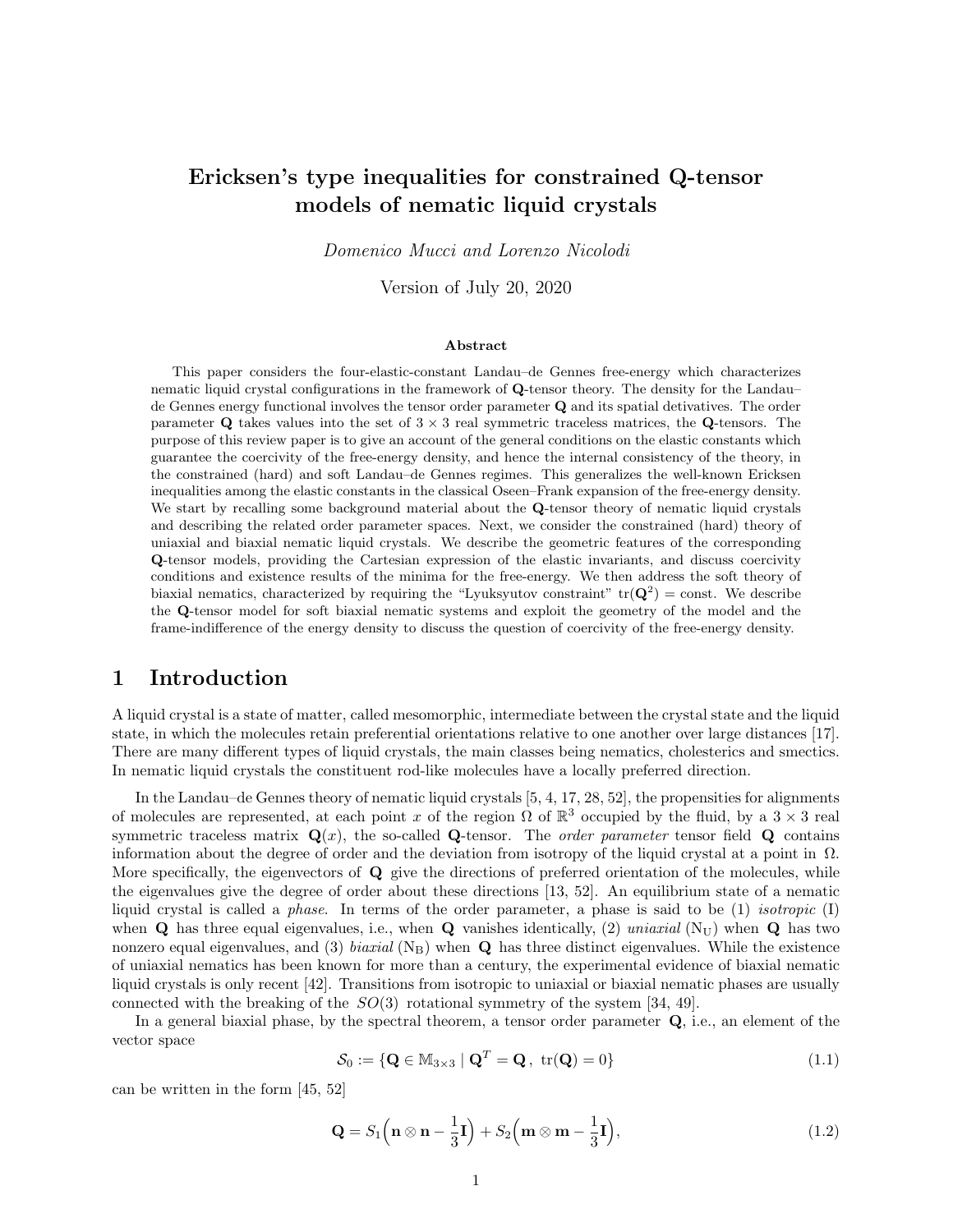where  $S_1, S_2 : \Omega \to \mathbb{R}$  are scalar order parameters and  $(\mathbf{n}, \mathbf{m}, \ell = \mathbf{n} \times \mathbf{m})$  is a field of orthonormal eigenvectors of Q corresponding, respectively, to the eigenvalues

$$
\lambda_1 = \frac{2S_1 - S_2}{3}, \quad \lambda_2 = \frac{2S_2 - S_1}{3}, \quad \lambda_3 = -\frac{S_1 + S_2}{3}.
$$
\n(1.3)

Here I denotes the identity matrix and for a column vector **n** the tensor product  $\mathbf{n} \otimes \mathbf{n}$  stands for the matrix  $\mathbf{n}\mathbf{n}^T$ . Equivalently, if  $\mathbf{\Lambda} = \text{diag}(\lambda_1, \lambda_2, \lambda_3)$  denotes the traceless diagonal matrix of the eigenvalues, the representation  $(1.2)$  of the symmetric matrix  $\mathbf Q$  amounts to

$$
\mathbf{Q} = \mathbf{G}\Lambda\mathbf{G}^T \tag{1.4}
$$

for some rotation matrix  $\mathbf{G} \in SO(3)$ . Therefore, one has  $\mathbf{Q} = \lambda_1 \mathbf{n} \otimes \mathbf{n} + \lambda_2 \mathbf{m} \otimes \mathbf{m} + \lambda_3 \ell \otimes \ell$ . (Notice that a different numbering of the eigenvalues would lead to different  $S_1$  and  $S_2$ .) According to the above decomposition, a tensor order parameter Q has five degrees of freedom: two of them specify the degree of order, while the remaining three are needed to specify the principal directions. In the isotropic phase, clearly  $S_1 = S_2 = 0$ . In the uniaxial phase, either  $S_1 = 0$ ,  $S_2 \neq 0$ , or  $S_1 \neq 0$ ,  $S_2 = 0$ , or  $S_1 = S_2$ , so that **Q** takes the form

$$
\mathbf{Q} = s \left( \mathbf{r} \otimes \mathbf{r} - \frac{1}{3} \mathbf{I} \right), \quad s : \Omega \to \mathbb{R}, \ \mathbf{r} : \Omega \to \mathbb{S}^2,
$$
 (1.5)

where s is the only scalar order parameter. The uniaxial representation for  $Q$  is readily obtained from the completeness property of the eigenvectors, i.e.

$$
\mathbf{n} \otimes \mathbf{n} + \mathbf{m} \otimes \mathbf{m} + \boldsymbol{\ell} \otimes \boldsymbol{\ell} = \mathbf{I}, \qquad \boldsymbol{\ell} := \mathbf{n} \times \mathbf{m} \in \mathbb{S}^2. \tag{1.6}
$$

A tensor order parameter Q can be visualized by a rectangular box which is built from the eigensystem of the tensor. The eigenvalues, suitably augmented by  $\sqrt{(2/3) \text{tr}(\mathbf{Q}^2)}$  to ensure positivity, can be used as the edge lengths of the box. For a uniaxial Q two edges have the same length, while for a biaxial Q all three edges are of different lengths.

For a general biaxial phase, the inequality  $(tr(Q^2))^3 \geq 6(tr(Q^3))^2$  holds, with equality satisfied in the uniaxial case only [27, 44]. The eigenvalues of physical Q-tensors are constrained by the inequalities  $-1/3 \leq \lambda_i \leq 2/3$ ,  $i = 1, 2, 3$ , though from a physical point of view the limiting values  $\lambda_i = -1/3$  or  $\lambda_i = 2/3$ represent unrealistic configurations (cf. [6, 44] for a discussion of the physical meaning of these constraints).

FREE ENERGY. The Landau–de Gennes free-energy is a nonlinear integral functional

$$
\mathcal{F}[\mathbf{Q}] := \int_{\Omega} \psi(\mathbf{Q}, \nabla \mathbf{Q}) \, dx
$$

of the components of  $\bf Q$  and of its gradient  $\nabla {\bf Q}$ , subject to the appropriate physical symmetries (cf. [5, 7, 17, 52]). In general, the density  $\psi = \psi(\mathbf{Q}, \nabla \mathbf{Q})$  is required to be independent of the reference frame, which amounts to the *frame-indifference* condition

$$
\psi(\mathbf{Q}, \nabla \mathbf{Q}) = \psi(M\mathbf{Q}M^T, \mathbf{D}^*), \qquad \forall M = (M_j^i) \in SO(3), \tag{1.7}
$$

where  $\mathbf{D}^*$  denotes a third order tensor such that  $\mathbf{D}_{ijk}^* = M_l^i M_m^j M_p^k \mathbf{Q}_{lm,p}$ , and  $\mathbf{Q}_{ij,k}$  denotes the partial derivative  $\partial \mathbf{Q}_{ij}/\partial x_k =: \partial_k \mathbf{Q}_{ij}$  (cf. [5]). The summation convention over repeated indices is assumed.

In the absence of external forces, such as electromagnetic fields, and ignoring surface terms, the free energy density  $\psi$  is composed of a thermotropic bulk part and an elastic part (cf. [5, 52]),

$$
\psi(\mathbf{Q}, \nabla \mathbf{Q}) := \psi_B(\mathbf{Q}) + \psi_E(\mathbf{Q}, \nabla \mathbf{Q}).
$$

The bulk energy density  $\psi_B(\mathbf{Q})$  is a function of the eigenvalues of  $\mathbf Q$  and is usually given as a truncated expansion in the scalar invariants  $tr(Q^2)$  and  $tr(Q^3)$ . It embodies the ordering/disordering effects, which are responsible for the nematic-isotropic (N-I) phase transition. In order to account for a stable biaxial nematic phase, one needs a sixth order truncated expansion such as

$$
\psi_B(\mathbf{Q}) := \frac{A}{2} tr(\mathbf{Q}^2) - \frac{B}{3} tr(\mathbf{Q}^3) + \frac{C}{4} tr(\mathbf{Q}^2)^2 + \frac{D}{5} tr(\mathbf{Q}^2) tr(\mathbf{Q}^3) + \frac{E}{6} tr(\mathbf{Q}^2)^3 + \frac{E'}{6} tr(\mathbf{Q}^3)^2,
$$
\n(1.8)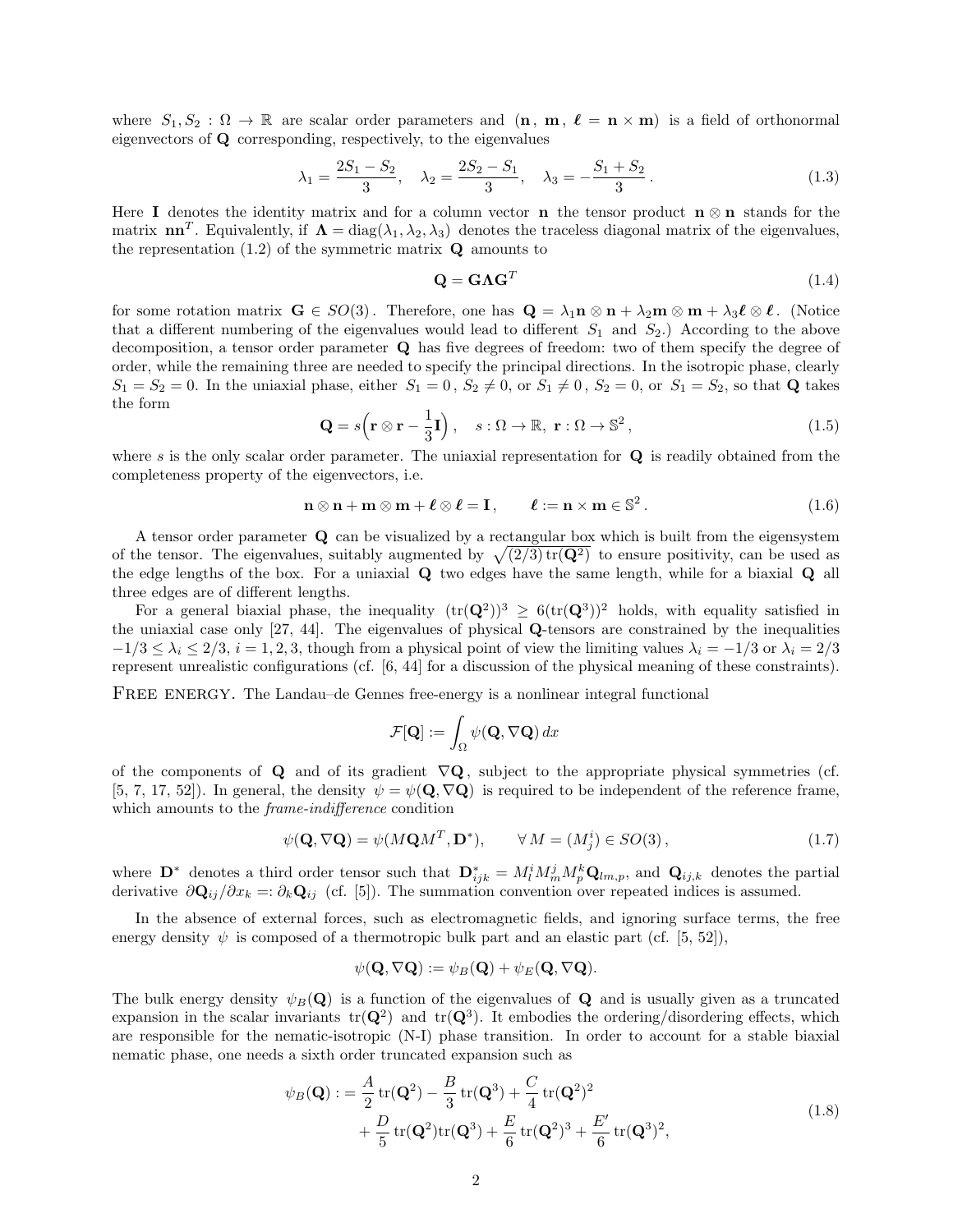where  $A, B, C, D, E$  and  $E'$  are material bulk constants (see, for instance, [16, 17, 27]). A most common expression for the free-elastic energy density is [17, 52, 64]

$$
\psi_E(\mathbf{Q}, \nabla \mathbf{Q}) = L_1 I_1 + L_2 I_2 + L_3 I_3 + L_4 I_4,\tag{1.9}
$$

where the  $L_i$  are material constants and the elastic invariants  $I_i$  are given by

$$
I_1 := \mathbf{Q}_{ij,j} \mathbf{Q}_{ik,k}, \quad I_2 := \mathbf{Q}_{ik,j} \mathbf{Q}_{ij,k}, \quad I_3 := \mathbf{Q}_{ij,k} \mathbf{Q}_{ij,k}, \quad I_4 := \mathbf{Q}_{lk} \mathbf{Q}_{ij,l} \mathbf{Q}_{ij,k}.
$$
 (1.10)

Observe that  $I_1 - I_2 = (\mathbf{Q}_{ij} \mathbf{Q}_{ik,k})_{,j} - (\mathbf{Q}_{ij} \mathbf{Q}_{ik,j})_{,k}$  is a null Lagrangian.

For general Q-tensors, the presence of the cubic term  $I_4$  is responsible for the energy  $\mathcal{F}[\mathbf{Q}]$  being unbounded from below [5, 6]. On the other hand, it is known that, if  $L_4 = 0$ , the elastic part of the energy,

$$
\mathcal{F}_E[\mathbf{Q}] := \int_{\Omega} \psi_E(\mathbf{Q}, \nabla \mathbf{Q}) \, dx \,, \tag{1.11}
$$

is bounded from below and coercive if and only if the elastic constants  $L_1$ ,  $L_2$ , and  $L_3$  satisfy [16, 38]

$$
L_3 > 0
$$
,  $-L_3 < L_2 < 2L_3$ ,  $L_1 > -\frac{3}{5}L_3 - \frac{1}{10}L_2$ . (1.12)

The Longa–Monselesan–Trebin positivity conditions (1.12) were originally obtained by writing the elastic energy density as a linear combination of irreducible  $SO(3)$ -invariants, computed using the representation theory of SO(3) on spherical tensors and the Clebsch–Gordan coefficients from the angular momentum theory of quantum mechanics [47]. A more direct proof is proposed in the appendix of [56], where we used the scalar coordinates corresponding to the representation of Q-tensors described in Section 2.3.

UNIAXIAL THEORIES. In the *constrained* uniaxial case, i.e., when the scalar order parameter s in  $(1.5)$ is assumed to be constant, the more common and popular director approach to continuum modeling can be used only on simply-connected domains (see [7] for the non simply-connected case). More precisely, in the Oseen–Frank theory [59, 23], a configuration of a uniaxial liquid crystal is described mathematically as a unitary vector field  $\mathbf{r}(x)$  in  $\Omega$ , which represents the direction of preferred molecular alignment. In the Oseen-Frank model, the elastic energy associated to the configuration  $\mathbf r$  is given by

$$
\mathcal{E}(\mathbf{r}, \Omega) := \int_{\Omega} w(\mathbf{r}, \nabla \mathbf{r}) \, dx \tag{1.13}
$$

where

$$
w(\mathbf{r}, \nabla \mathbf{r}) := K_1 (\operatorname{div} \mathbf{r})^2 + K_2 (\mathbf{r} \cdot \operatorname{curl} \mathbf{r})^2 + K_3 |\mathbf{r} \times \operatorname{curl} \mathbf{r}|^2 + (K_2 + K_4) [\operatorname{tr}[(\nabla \mathbf{r})^2] - (\operatorname{div} \mathbf{r})^2], \qquad (1.14)
$$

and the  $K_i$  are elastic constants. The energy density  $w(\mathbf{r}, \nabla \mathbf{r})$  was derived by Oseen [59] on the basis of a molecular theory, and by Frank [23] as a consequence of Galilean invariance. This energy density, in fact, satisfies the invariance properties

$$
w(\mathbf{r}, \nabla \mathbf{r}) = w(-\mathbf{r}, -\nabla \mathbf{r}),
$$
  
\n
$$
w(H\mathbf{r}, H \nabla \mathbf{r} H^T) = w(\mathbf{r}, \nabla \mathbf{r}), \qquad \forall H \in O(3),
$$
\n(1.15)

so that the functional (1.13) is well defined on vector fields in  $\Omega$ , regardless of the orientation. The first equation in (1.15) accounts for the lack of polarity of nematics, while the second one expresses both the frame indifference and the condition of material symmetry corresponding to the lack of chirality of nematics. Requiring that the second line condition in (1.15) hold for the special orthogonal group only is equivalent to the frame indifference condition (1.7) for constrained uniaxial Q-tensors.

In the constrained (or hard) uniaxial theory, the order parameter space identifies with the projective plane  $\mathbb{R}P^2$ , see [5, 7, 53], obtained by identification of antipodal points in  $\mathbb{S}^2$ . In this case, the presence of the cubic term  $I_4$  allows the reduction of the elastic density  $\psi_E(\mathbf{Q}, \nabla \mathbf{Q})$  to the classical Oseen–Frank density  $[23, 59, 72]$ . This is achieved (cf.  $[7, 9, 52]$ ) by formally calculating the energy density  $(1.9)$  in terms of **r** and  $\nabla$ **r**, see (3.1), and by then choosing the  $L_i$  and the  $K_i$ ,  $i = 1, 2, 3, 4$ , so that

$$
\psi_E({\bf Q},\nabla {\bf Q})=w({\bf r},\nabla {\bf r})\,,
$$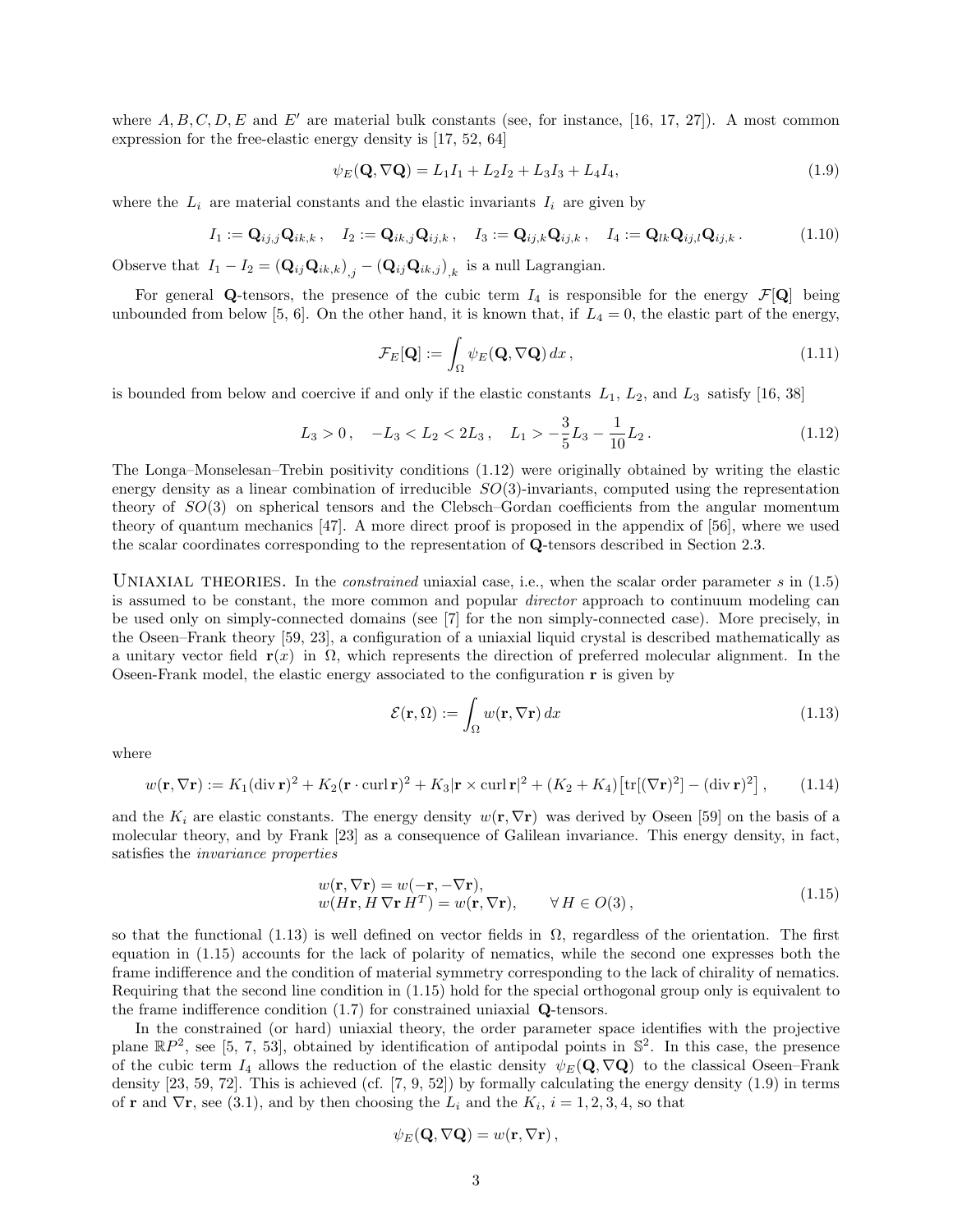see (3.2). Relations among  $L_1$ ,  $L_2$ ,  $L_3$ , and  $L_4$  can be determined so that the corresponding energy density is coercive [7, 20, 38, 68].

The director approach to continuum modeling has been further developed by Ericksen and Leslie [19, 36] in their hydrodynamic theory of nematic liquid crystals, which reduces to the Oseen–Frank theory in the static case. In the more recent *Ericksen theory* [21], also a spatially varying orientational order is taken into account, i.e., the state of the liquid crystal is described by a pair  $(s, r) \in \mathbb{R} \times \mathbb{S}^2$ , depending on  $x \in \Omega$ .

However, although the director representation of uniaxial nematics is quite intuitive, it is not completely appropriate from a physical point of view as it does not respect the inversion symmetry, in which  $\bf{r}$  and −r represent the same state. This means that the vector field r in the Oseen-Frank approach should actually take values in the projective plane  $\mathbb{R}P^2$ . This problem is overcome by the **Q**-tensor approach, as the representation (1.5) is invariant under the transformation  $\mathbf{r} \mapsto -\mathbf{r}$ .

A variational theory that takes into account the lack of orientability of  $\mathbb{R}P^2$  is discussed by the first author in [53]. In particular, for any Sobolev map  $u \in W^{1,2}(\Omega,\mathbb{R}P^2)$ , where  $\Omega \subset \mathbb{R}^3$  is a simply-connected domain, there exists, up to the action of an element of  $\pi_1(\mathbb{R}P^2) = \mathbb{Z}_2$ , a unique map  $\mathbf{r} \in W^{1,2}(\Omega, \mathbb{S}^2)$  such that  $u = \Pi \circ \mathbf{r}$ , where  $\Pi : \mathbb{S}^2 \to \mathbb{R}P^2$  is the canonical projection map. This lifting property was obtained in a more general setting and with different techniques by Bethuel and Chiron [8], who also showed that the lifting property is no longer true for the Sobolev classes  $W^{1,p}$ , when  $p < 2$ .

The lifting problem has been studied using the Q-tensor approach by Ball and Zarnescu in [7], where the orientability problem has been discussed also in the non simply-connected case. They also proved that the existence of a lifting of class  $W^{1,2}$  implies the existence of a lifting for the trace on the boundary of  $\Omega$ , in the corresponding fractional Sobolev space  $W^{\frac{1}{2},2}$ . As for non simply-connected two-dimensional domains, they specialized to the subclass of  $(1.5)$  where r has the third component identically zero. Such subclass of Q-tensors is identified with the real projective line  $\mathbb{R}P^1$ . In this framework, they showed examples in which the minimum energy in the class of  $W^{1,2}$  maps  $\mathbf{Q}(\mathbf{r})$  is strictly lower than the minimum energy in the corresponding class  $W^{1,2}(\Omega, \mathbb{S}^1)$ .

CONSTRAINED BIAXIAL THEORY. The bulk energy  $\psi_B(\mathbf{Q})$  in (1.8) is invariant under the  $SO(3)$ action by conjugation on the five-dimensional space of Q-tensors, so that the critical points of the bulk energy form an orbit of solutions in the five-dimensional space of  $Q$ -tensors. In particular, the  $SO(3)$ orbit corresponding to the general case of a biaxial minimizer is a 3-manifold, while in the special case corresponding to a uniaxial minimizer the orbit reduces to a 2-manifold (see Section 2). Clearly, a tensor order parameter taking values in a group orbit has constant scalar order parameters. Actually, in many applications, it suffices to work within the so-called *constrained* (or hard) biaxial theory [26, 38, 39], where the scalar order parameters  $S_1$ ,  $S_2$  are assumed to be independent of position, and hence the tensor order parameter **Q** has constant eigenvalues [7]. Equivalently, both the scalar invariants  $tr(Q^2)$  and  $tr(Q^3)$  are constant, whence the bulk energy is constant and one only has to consider the elastic free energy. Notice that the condition  $(tr(Q^2))^3 = 6(tr(Q^3))^2$  = const corresponds to a constrained uniaxial phase [27, 39].

In the constrained biaxial case, moreover, the order parameter space is diffeomorphic to the eightfold quotient  $\mathbb{S}^3/\mathcal{H}$  of the 3-sphere  $\mathbb{S}^3$ , where  $\mathcal{H} = {\pm 1, \pm i, \pm j, \pm k}$  is the quaternion group [54, 57]. We refer to Section 2 for the mathematical setting involved and for some background material.

Conditions on  $L_1$ ,  $L_2$ ,  $L_3$ , and  $L_4$  guaranteeing coercivity of the energy, and hence existence of minimizers, were established by the authors in [54, 55], see also [57]. These results are collected in Section 3.

SOFT BIAXIAL THEORY. Following Gartland [24], in the "low temperature regime" several effects are manifested, including the degree of the orientational order increasing, the potential wells in the bulk term becoming deeper with the barriers between the wells smallers, and correlation length and defect core size becoming smaller as well. The combination of these features serves to penalize biaxiality less, encouraging local biaxiality in the free-energy-minimizing solutions as a way for equilibrium tensor fields to avoid the large free-energy cost of isotropic cores in defects. This is the motivation to analyze this limit rigorously in the papers [15] and [29].

By considering an elastic energy  $\psi_E(\mathbf{Q}, \nabla \mathbf{Q})$  only depending on the third invariant  $I_3$ , see (1.9) and (1.10), the scaling analysis in [24] yields to consider the minimization problem of the rescaled (and dimen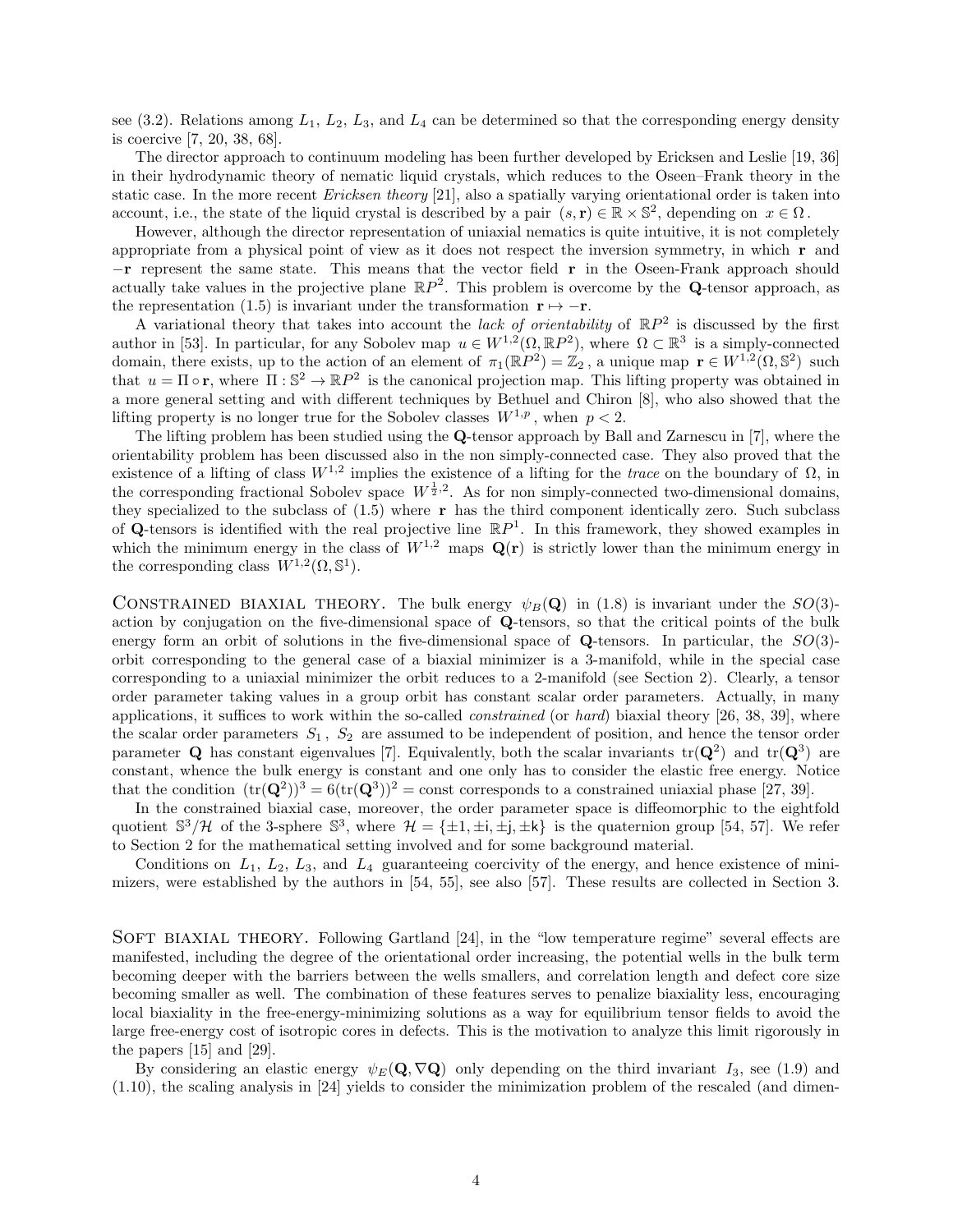sionless) energy functional

$$
\mathcal{G}_{\varepsilon}(\mathbf{Q}, \nabla \mathbf{Q}) := \int_{\Omega} \left( \varepsilon^2 \, \frac{L}{2} \, |\nabla \mathbf{Q}|^2 - \frac{1}{2} \operatorname{tr}(\mathbf{Q}^2) - \varepsilon \sqrt{3} \operatorname{tr}(\mathbf{Q}^3) + \frac{1}{4} \operatorname{tr}(\mathbf{Q}^2)^2 \right) dx \tag{1.16}
$$

on the Sobolev space  $W^{1,2}(\Omega,\mathcal{S}_0)$ . In this formula,  $0 < \varepsilon \ll 1$  is a control parameter,  $L := \xi_{NI}/R$ , where  $R > 0$  is the length scale appropriate to the geometry of the problem domain, and  $\xi_{NI}$  is the nematic correlation length at temperature  $T = T_{NI}$ , the "nematic-isotropic transition temperature", so that  $\varepsilon \cdot \xi_{NI}$ agrees with the "temperature-dependent nematic correlation length"  $\xi_n$ .

The term  $-\frac{1}{2}\text{tr}(\mathbf{Q}^2)+\frac{1}{4}\text{tr}(\mathbf{Q}^2)^2$  having minimum equal to  $-1/4$  at  $\text{tr}(\mathbf{Q}^2)=1$ , a condition that is verified by the boundary datum when it is assumed in the so-called uniaxial phase 1, for  $\varepsilon > 0$  small. Therefore, one is led to search for the minimum of  $\mathcal{G}_{\varepsilon}(\mathbf{Q}, \nabla \mathbf{Q})$  among maps in  $W^{1,2}(\Omega_R, \mathcal{S}_0)$  such that  $\text{tr}(\mathbf{Q}^2) = 1$ . The set of bulk-minimizing tensor order parameters satisfying  $\text{tr}(\mathbf{Q}^2) = 1$ , includes a continuum of biaxial states. Thus the usual penalty from the bulk term for biaxiality vanishes in this limit. This behavior was discovered in [43], and it is at the basis of the so called "Lyuksyutov constraint"  $tr(Q^2) = const$ , and ansatz used in [33, 43, 62] to obtain approximated energy minimizers deep in the nematic phase. We refer to [29] for a well-explained justification of the Lyuksyutov constraint.

Following Longa and Trebin [39], a biaxial nematic phase is called soft biaxial if the tensor order parameter **Q** satisfies the constraint  $tr(Q^2) = const$  (cf. also [50, 62, 63]). In a soft biaxial phase, although the sum of the squared axis lengths of Q is fixed, the individual axis lengths are still allowed to vary in space. According to the discussion in [3], soft biaxial nematic systems are difficult to study experimentally. Professor Longa [41] suggested that possible general candidates of soft biaxial systems could be certain micellar systems where the micellar shape is allowed to fluctuate (cf. [40] and references therein). A subclass where in addition to  $tr(\mathbf{Q}^2) = \text{const}$  we also have  $tr(\mathbf{Q}^3) = 0$  is important for this case is giving second order isotropic-nematic  $(I-N)$  phase transition (cf. the Landau point L in [3, Fig. 6]). From an experimental point of view, it is believed that the proximity of a Landau point  $L$  is what makes the isotropic-nematic  $(1-N)$  phase transition weakly first order (cf. [27] for details).

In [56], we analyzed a theory for soft-biaxial liquid crystals in the above mentioned sense. After discussing the geometry of the  $SO(3)$ -action on soft biaxial classes of Q-tensors, we also found necessary and sufficient conditions leading to coercivity of the free-energy functional. These results are collected in Section 4.

Acknowledgments. Authors were partially supported by PRIN 2010-2011 "Calcolo delle Variazioni" and the GNAMPA of INDAM (D.M.); by PRIN 2017 "Real and Complex Manifolds: Topology, Geometry and Holomorphic Dynamics", the GNSAGA of INDAM, and by the FFABR Grant 2017 of MIUR (L.N.).

## 2 Q-tensors and order parameter spaces

In this section we recall some background material and fix notation.

#### 2.1 Quaternions

Following e.g. [18], we let  $\mathbb H$  be the real non-commutative algebra of quaternions, with the standard basis  $\{1, i, j, k\}$ . Multiplication is determined by the rules

$$
i^2 = j^2 = k^2 = ijk = -1
$$

which imply  $jk = -kj = i$ ,  $ki = -ik = j$ ,  $ij = -ji = k$ . The typical quaternion is

$$
q = q_0 + q_1 i + q_2 j + q_3 k, \quad q_0, q_1, q_2, q_3 \in \mathbb{R}.
$$

The real part of q is  $q_0$  and the pure quaternion part is  $q_1$  +  $q_2$  +  $q_3$ k. The conjugate  $\bar{q}$  and the norm |q| are defined by

$$
\bar{q} = q_0 - q_1 i - q_2 j - q_3 k
$$
,  $|q|^2 = q\bar{q} = \bar{q}q = q_0^2 + q_1^2 + q_2^2 + q_3^2$ 

hence the multiplicative inverse of any non-zero quaternion is  $q^{-1} = \bar{q}/|q|^2$ . As a vector space, H is identified with  $\mathbb{R}^4$  via the usual isomorphism, which in turn induces an isomorphism between the subspace of pure quaternions and  $\mathbb{R}^3$ . Therefore, the elements 1, i, j, k of  $\mathbb{H}$  will be identified with the elements of the canonical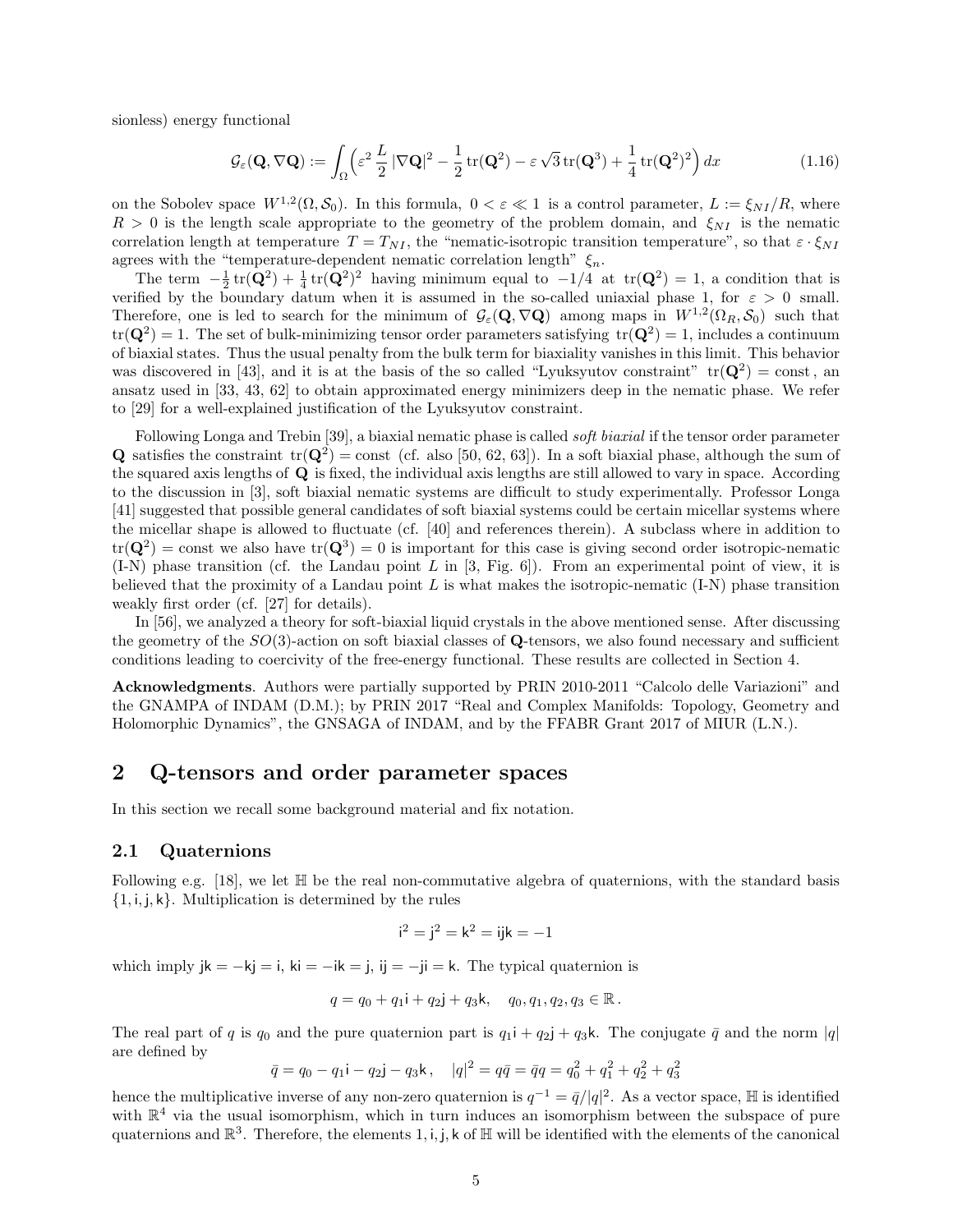basis  $e_0, e_1, e_2, e_3$  of  $\mathbb{R}^4$ , respectively. We will also make use of the decomposition  $\mathbb{H} = \mathbb{R} \oplus \mathbb{R}^3 = \text{span}\{1\} \oplus$ span $\{i, j, k\}$  into the real and imaginary parts, and write  $q = (q_0, \mathbf{q})$ , where  $\mathbf{q} := (q_1, q_2, q_3)$ .

There is a diffeomorphism between the unit 3-sphere  $\mathbb{S}^3 \subset \mathbb{R}^4$  and the group of unit quaternions,

$$
Sp(1) = \{q \in \mathbb{H} \mid |q| = 1\}.
$$

Let q be a unit quaternion and consider the R-linear transformation  $C_q : \mathbb{H} \to \mathbb{H}$ , defined by  $C_q(w) = q w \bar{q}$ , for all  $w \in \mathbb{H}$ . The map  $C_q$  is an isometry, that is,  $|C_q(w)| = |w|$ , and preserves the decomposition  $\mathbb{H} = \mathbb{R} \oplus \mathbb{R}^3$ . We now see that it can then be interpreted as a rotation of  $\mathbb{R}^3$ .

Let  $M(q)$  be the  $4\times 4$  matrix that represents the linear transformation  $C_q$  with respect to the standard basis  $\{1, i, j, k\}$ . Since  $C_q$  is an isometry,  $M(q)$  must be an orthogonal matrix, i.e.,  $M(q) \in O(4)$ . The continuity of the determinant and the connectedness of  $\mathbb{S}^3$  imply that the determinant of  $M(q)$  is positive, so that  $M(q) \in SO(4)$ . The first column of  $M(q)$  is the vector representing the quaternion  $q1\bar{q} = q\bar{q} = 1$ , that is,  $e_0$ . Therefore,  $M(q)$  is of the form

$$
M(q) = \begin{pmatrix} 1 & 0 \\ 0 & \Phi(q) \end{pmatrix},
$$

where  $\Phi(q)$  is an element of the special orthogonal group  $SO(3)$ . The map

$$
\Phi: \mathbb{S}^3 \cong Sp(1) \to SO(3), \qquad q \mapsto \Phi(q)
$$

is a homomorphism of groups which is surjective and has kernel  $\{\pm 1\}$ . In particular, two matrices  $\Phi(p)$ and  $\Phi(q)$  represent the same rotation if and only if  $p = \pm q$ . The rotation matrix corresponding to the unit quaternion  $q = q_0 + q_1i + q_2j + q_3k$  is given explicitly by

$$
\Phi(q) = \begin{pmatrix} q_0^2 + q_1^2 - (q_2^2 + q_3^2) & 2(q_1q_2 - q_0q_3) & 2(q_1q_3 + q_0q_2) \\ 2(q_1q_2 + q_0q_3) & q_0^2 + q_2^2 - (q_1^2 + q_3^2) & 2(q_2q_3 - q_0q_1) \\ 2(q_1q_3 - q_0q_2) & 2(q_2q_3 + q_0q_1) & q_0^2 + q_3^2 - (q_1^2 + q_2^2) \end{pmatrix}.
$$
\n(2.1)

Since every unit quaternion q is of the form  $q = \cos(\theta/2) + \sin(\theta/2)u$ , for a real number  $\theta$  and a pure unit quaternion  $\mathbf{u} = u_1 \mathbf{i} + u_2 \mathbf{j} + u_3 \mathbf{k}$ , the matrix  $\Phi(q) \in SO(3)$  actually represents a rotation  $G(\mathbf{u}, \theta)$  through an angle  $\theta$  with axis along **u**,

$$
G(\mathbf{u}, \theta) := \begin{pmatrix} u_1^2 (1 - \cos \theta) + \cos \theta & u_1 u_2 (1 - \cos \theta) - u_3 \sin \theta & u_1 u_3 (1 - \cos \theta) + u_2 \sin \theta \\ u_1 u_2 (1 - \cos \theta) + u_3 \sin \theta & u_2^2 (1 - \cos \theta) + \cos \theta & u_2 u_3 (1 - \cos \theta) - u_1 \sin \theta \\ u_1 u_3 (1 - \cos \theta) - u_2 \sin \theta & u_2 u_3 (1 - \cos \theta) + u_1 \sin \theta & u_3^2 (1 - \cos \theta) + \cos \theta \end{pmatrix}.
$$
 (2.2)

In particular, we have:

$$
\Phi(\pm 1) = \mathbf{I}, \quad \Phi(\pm \mathbf{i}) = \mathrm{diag}(1,-1,-1)\,, \quad \Phi(\pm \mathbf{j}) = \mathrm{diag}(-1,1,-1)\,, \quad \Phi(\pm \mathbf{k}) = \mathrm{diag}(-1,-1,1)\,.\tag{2.3}
$$

#### 2.2 Constrained biaxial liquid crystals

In the constrained Landau–de Gennes theory [7, 45, 46, 39], the scalar order parameters  $S_1$  and  $S_2$  are required to be constant, so that the structure of the liquid crystal at each point  $x \in \Omega$  only depends on the value of the orthonormal vectors  $n$ ,  $m$  at x. In particular, the eigenvalues in (1.3) are constant. In the constrained uniaxial case, according to  $(1.5)$  any tensor order parameter  $\bf{Q}$  has two degrees of freedom and determines a point **r** in the projective plane  $\mathbb{R}P^2$ . In the constrained biaxial case, **Q** has instead three degrees of freedom. We now give some details.

**Definition 2.1** Let us fix three distinct constants  $\lambda_1, \lambda_2, \lambda_3 \in (-\frac{1}{3}, \frac{2}{3})$ , ordered by  $\lambda_1 < \lambda_2 < \lambda_3$ , so that  $\lambda_1 + \lambda_2 + \lambda_3 = 0$ . The space  $\mathcal{Q}(\lambda_1, \lambda_2, \lambda_3)$  of all elements of  $\mathcal{S}_0$  in (1.1) of the form (1.2) so that (1.3) holds is known as the order parameter space of the system.

Denoting  $\Lambda = \text{diag}(\lambda_1, \lambda_2, \lambda_3)$ , by (1.4) we thus have

$$
\mathcal{Q}(\lambda_1, \lambda_2, \lambda_3) = \left\{ \mathbf{Q} \in \mathcal{S}_0 \mid \mathbf{Q} = \mathbf{G} \mathbf{\Lambda} \mathbf{G}^T \text{ for some } \mathbf{G} \in SO(3) \right\}.
$$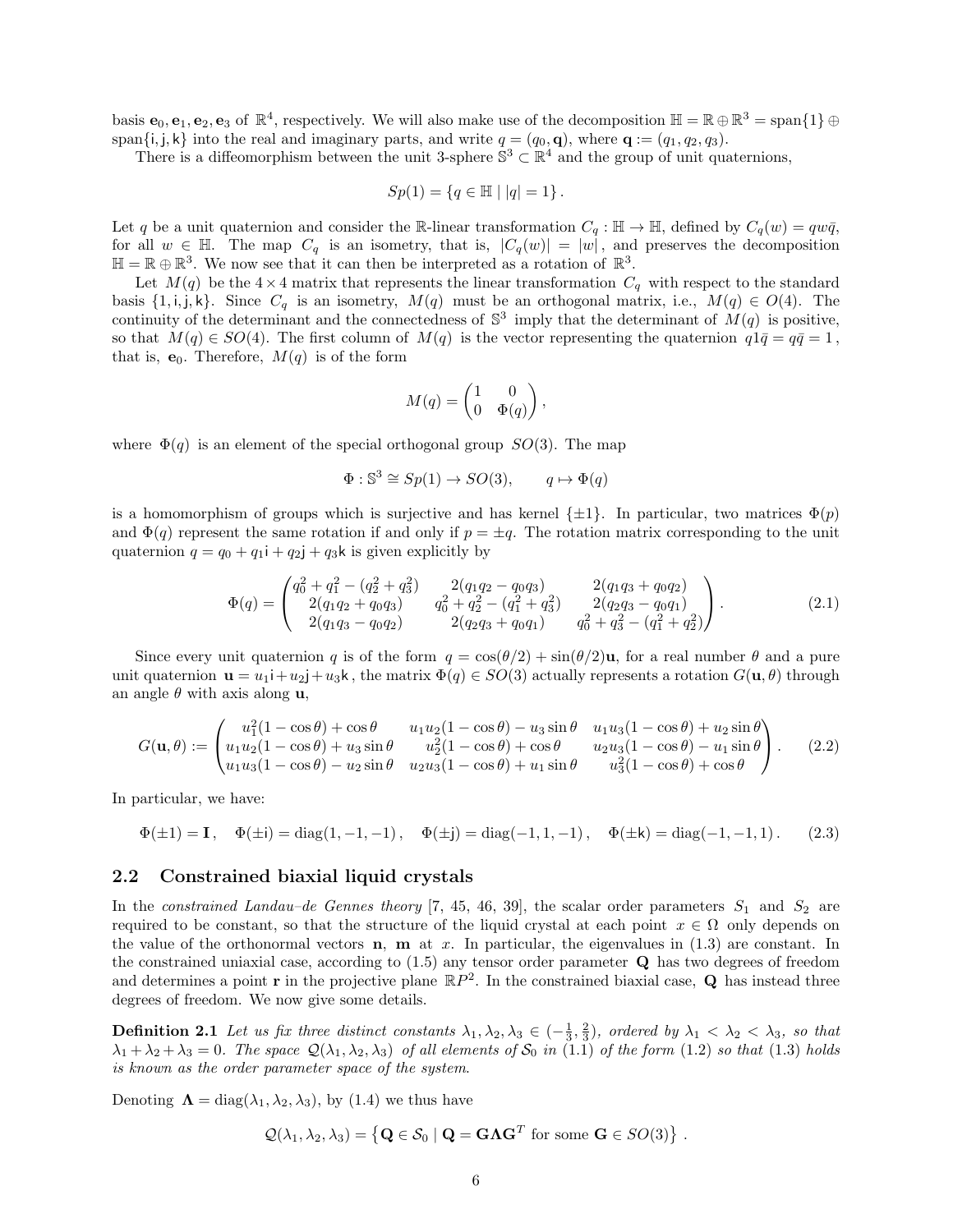If one considers the left action of  $SO(3)$  on  $\mathcal{S}_0$  given by

$$
\mathbf{G} \star \mathbf{Q} := \mathbf{G} \mathbf{Q} \mathbf{G}^T, \quad \mathbf{G} \in SO(3), \ \mathbf{Q} \in \mathcal{S}_0,\tag{2.4}
$$

then it is clear that  $\mathcal{Q}(\lambda_1, \lambda_2, \lambda_3)$  is just the orbit of the diagonal matrix  $\Lambda$  with respect to this action. Since the eigenvalues are distinct, the subgroup of  $SO(3)$  which fixes  $\Lambda$ ,

$$
SO(3)_{\mathbf{\Lambda}}:=\left\{\mathbf{G}\in SO(3)\mid \mathbf{G}\star\mathbf{\Lambda}=\mathbf{\Lambda}\right\},\
$$

that is the isotropy subgroup of  $\Lambda$ , is readily seen to be the abelian four-element group

$$
D_2 := \{ \text{diag}(1, 1, 1), \text{diag}(-1, -1, 1), \text{diag}(-1, 1, -1), \text{diag}(1, -1, -1) \},
$$
\n(2.5)

i.e., the dihedral group  $D_2$  which consists of the identity and 180 $\degree$ -rotations about three mutually perpendicular axes. Now, from the theory of homogeneous spaces [11, 70], we know that the coset space  $SO(3)/SO(3)$ **A** =  $SO(3)/D_2$  can be given a structure of differentiable manifold, so that the bijective map

$$
SO(3)/SO(3)_{\mathbf{\Lambda}}\rightarrow\mathcal{Q}(\lambda_{1},\lambda_{2},\lambda_{3}),\quad [\mathbf{G}]=\mathbf{G}SO(3)_{\mathbf{\Lambda}}\mapsto \mathbf{G}\star\mathbf{\Lambda}=\mathbf{G}\mathbf{\Lambda}\mathbf{G}^{T}
$$

provides  $\mathcal{Q}(\lambda_1, \lambda_2, \lambda_3)$  with a differentiable structure with this map becoming a diffeomorphism. The coset space  $SO(3)/D_2$  is an eightfold quotient of the 3-sphere. In fact, according to (2.3), the preimage of  $D_2$  in  $\mathbb{S}^3$ under the 2:1 group homomorphism  $\Phi : \mathbb{S}^3 \cong Sp(1) \to SO(3)$  coincides with the non-abelian eight-element quaternion group  $\mathcal{H} := \{\pm 1, \pm i, \pm j, \pm k\}.$  The parameter space  $\mathcal{Q}(\lambda_1, \lambda_2, \lambda_3)$  is thus diffeomorphic to the coset space  $\mathbb{S}^3/\mathcal{H}$ ,

$$
\mathbb{S}^3/\mathcal{H} \cong Sp(1)/\mathcal{H} = \{p\,\mathcal{H} \mid p \in Sp(1)\} .
$$

**Remark 2.2** Note that  $\mathbb{S}^3/\mathcal{H}$  can be endowed with a unique Riemannian structure so that the canonical projection  $\Pi: \mathbb{S}^3 \to \mathbb{S}^3/\mathcal{H}$  is a Riemannian covering map. Moreover, since  $\mathbb{S}^3$  is simply connected,  $\Pi$  is the universal covering map and  $\pi_1(\mathbb{S}^3/\mathcal{H}) = \mathcal{H}$  acts isometrically on  $\mathbb{S}^3$  (see for instance [71]).

**Remark 2.3** From (1.3) and the specific ordering  $\lambda_1 < \lambda_2 < \lambda_3$  of the eigenvalues in the representation  $(1.2)$ , it follows that  $S_1 < S_2 < 0$ . Moreover, according to the analysis in the proof of Proposition 1 in [45], one can conclude indeed that either

$$
\frac{S_1}{2} \le S_2 < 0, \quad \text{or} \quad S_2 \le \frac{S_1}{2} < 0 \tag{2.6}
$$

and, with the notation from [45], that  $R_2^-$  and  $R_3^+$  are the only admissible regions.

#### 2.3 Representation of Q-tensors

The vector space  $S_0$  of Q-tensors, see (1.1), is naturally equipped with inner product  $\langle \mathbf{Q}, \mathbf{P} \rangle = \text{tr}(\mathbf{QP})$  and norm  $|\mathbf{Q}| = \sqrt{\text{tr}(\mathbf{Q}^2)}$ . Let  $\{\mathbf{E}_i\}_{i=1}^5$  be the ordered orthonormal basis for  $\mathcal{S}_0$  given by (cf. [65])

$$
\mathbf{E}_1 = \frac{1}{\sqrt{6}} \begin{pmatrix} 1 & 0 & 0 \\ 0 & 1 & 0 \\ 0 & 0 & -2 \end{pmatrix}, \qquad \mathbf{E}_2 = \frac{1}{\sqrt{2}} \begin{pmatrix} 1 & 0 & 0 \\ 0 & -1 & 0 \\ 0 & 0 & 0 \end{pmatrix}, \qquad \mathbf{E}_3 = \frac{1}{\sqrt{2}} \begin{pmatrix} 0 & 1 & 0 \\ 1 & 0 & 0 \\ 0 & 0 & 0 \end{pmatrix},
$$
  

$$
\mathbf{E}_4 = \frac{1}{\sqrt{2}} \begin{pmatrix} 0 & 0 & 1 \\ 0 & 0 & 0 \\ 1 & 0 & 0 \end{pmatrix}, \qquad \mathbf{E}_5 = \frac{1}{\sqrt{2}} \begin{pmatrix} 0 & 0 & 0 \\ 0 & 0 & 1 \\ 0 & 1 & 0 \end{pmatrix}.
$$
 (2.7)

Then any  $\mathbf{Q} \in \mathcal{S}_0$  has a unique representation

$$
\mathbf{Q} = \begin{pmatrix} q_1 & q_3 & q_4 \\ q_3 & q_2 & q_5 \\ q_4 & q_5 & -(q_1 + q_2) \end{pmatrix} = \sum_{i=1}^5 u^i \mathbf{E}_i, \text{ where } u^i = \text{tr}(\mathbf{Q} \mathbf{E}_i). \tag{2.8}
$$

It easily follows that

$$
u^{1} = \frac{\sqrt{6}}{2}(q_{1} + q_{2}), \quad u^{2} = \frac{\sqrt{2}}{2}(q_{1} - q_{2}), \quad u^{i} = \sqrt{2}q_{i}, \quad i = 3, 4, 5
$$
\n(2.9)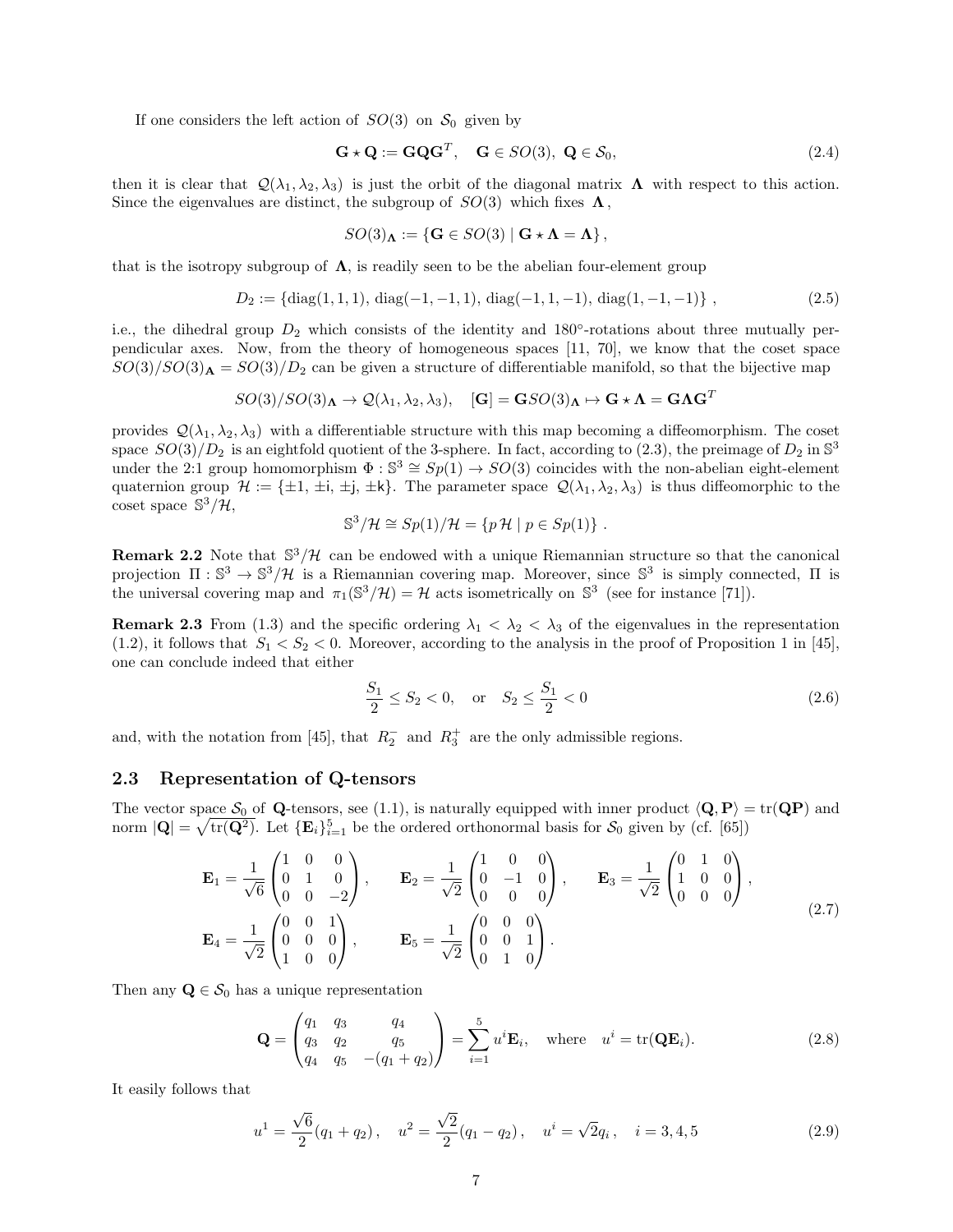and hence

$$
q_1 = \frac{1}{\sqrt{6}}u^1 + \frac{1}{\sqrt{2}}u^2, \quad q_2 = \frac{1}{\sqrt{6}}u^1 - \frac{1}{\sqrt{2}}u^2, \quad q_i = \frac{1}{\sqrt{2}}u^i, \quad i = 3, 4, 5.
$$
 (2.10)

The mapping  $\mathbf{T} : \mathcal{S}_0 \to \mathbb{R}^5$ , defined by

$$
\mathbf{T}(\mathbf{Q}) = \mathbf{T}(u^1 \mathbf{E}_1 + \dots + u^5 \mathbf{E}_5) := (u^1, \dots, u^5) = \mathbf{u},
$$
\n(2.11)

establishes an isometric isomorphism between  $S_0$  (with the inner product  $\langle \mathbf{Q}, \mathbf{P} \rangle = \text{tr}(\mathbf{QP})$ ) and  $\mathbb{R}^5$  with the standard inner product  $\mathbf{u} \cdot \mathbf{v} = \sum_i u^i v^i$ . In particular,

$$
\text{tr}(\mathbf{Q}^2) = 2\left(q_1^2 + q_2^2 + q_1q_2 + q_3^2 + q_4^2 + q_5^2\right) = |\mathbf{T}(\mathbf{Q})|^2 = |\mathbf{u}|^2. \tag{2.12}
$$

Following [16], we refer to  $(u^1,\ldots,u^5) = \mathbf{u} = \mathbf{T}(\mathbf{Q})$  as the scalar coordinates of **Q** with respect to the basis  $\{E_i\}_{i=1}^5$ . If  $\Omega \subset \mathbb{R}^3$  is a smooth bounded domain, the mapping **T** defined by (2.11) establishes an isometric isomorphism between the Soboles classes  $W^{1,2}(\Omega,\mathbb{R}^5)$  and  $W^{1,2}(\Omega,\mathcal{S}_0)$  (cf. [16]). This implies that there is no essential difference between studying the elastic energy  $\mathcal{F}_E[\mathbf{Q}]$  or the functional  $F_E[\mathbf{T}(\mathbf{Q})] =$  $F_E[\mathbf{u}] := \mathcal{F}_E[\sum_i u^i \mathbf{E}_i].$ 

**Remark 2.4** Assume that the map  $\Omega \ni x \mapsto \mathbf{Q}(x) \in \mathcal{S}_0$  is smooth. By the above identifications, using  $(2.8), (2.9)$  and  $(2.10)$ , we compute

$$
\mathbf{Q}_{ij,k}\mathbf{Q}_{ij,k} = |\nabla \mathbf{Q}|^2 = 2\left(|\nabla q_1|^2 + |\nabla q_2|^2 + \nabla q_1 \bullet \nabla q_2 + |\nabla q_3|^2 + |\nabla q_4|^2 + |\nabla q_5|^2\right),\tag{2.13}
$$

where

$$
(|\nabla q_1|^2 + |\nabla q_2|^2 + \nabla q_1 \bullet \nabla q_2) = \frac{1}{2} (|\nabla u^1|^2 + |\nabla u^2|^2)
$$

and

$$
|\nabla q_j|^2 = \frac{1}{2} |\nabla u^j|^2, \qquad j = 3, 4, 5
$$

so that

$$
|\nabla \mathbf{Q}(x)| = |\nabla \mathbf{u}(x)| \,, \quad x \in \Omega \,. \tag{2.14}
$$

**Remark 2.5** For  $\mathbf{Q} \in \mathcal{S}_0$  with eigenvalues  $\lambda_1, \lambda_2, \lambda_3$ , then  $\text{tr}(\mathbf{Q}^2) = \lambda_1^2 + \lambda_2^2 + \lambda_3^2 = -2(\lambda_1\lambda_2 + \lambda_1\lambda_3 + \lambda_2\lambda_3)$ and hence

$$
\det(\mathbf{Q} - t\mathbf{I}) = -t^3 + \frac{\text{tr}(\mathbf{Q}^2)}{2}t + \det \mathbf{Q}, \quad t \in \mathbb{R}.
$$

From the Cayley–Hamilton theorem, it follows that

$$
\mathbf{Q}^3 - \frac{\text{tr}(\mathbf{Q}^2)}{2} \mathbf{Q} - (\det \mathbf{Q}) \mathbf{I} = 0.
$$
 (2.15)

Taking the trace yields  $tr(Q^3) = 3 det Q$ , which implies that the characteristic equation reads

$$
t^3 - \frac{\text{tr}(\mathbf{Q}^2)}{2}t - \frac{\text{tr}(\mathbf{Q}^3)}{3} = 0.
$$
 (2.16)

Using (2.15), it easily follows that the invariants  $tr(Q^k)$ ,  $k \ge 4$ , can be expressed as polynomials in  $tr(Q^2)$ and tr( $\mathbf{Q}^3$ ) [5, 27]. Moreover, it follows from (2.16) that the invariants tr( $\mathbf{Q}^2$ ) and tr( $\mathbf{Q}^3$ ) are constant if and only if the eigenvalues  $\lambda_1, \lambda_2, \lambda_3$  of Q are constant, which amounts to the requirement that the system is constrained (hard). Finally, note that the characteristic equation (2.16) has real roots if and only if  $(\text{tr}(\mathbf{Q}^2))^3 \ge 6(\text{tr}(\mathbf{Q}^3))^2$  and has two equal roots when  $(\text{tr}(\mathbf{Q}^2))^3 = 6(\text{tr}(\mathbf{Q}^3))^2$ .

### 2.4 Plane representation of diagonal Q-tensors

Let  $\mathbf{Q} = \mathbf{\Lambda} = \text{diag}(\lambda_1, \lambda_2, \lambda_3)$  be a diagonal **Q**-tensor. According to our previous notation,

$$
\mathbf{u} = \mathbf{T}(\mathbf{\Lambda}) = (\mathbf{x}, \mathbf{y}, 0, 0, 0),
$$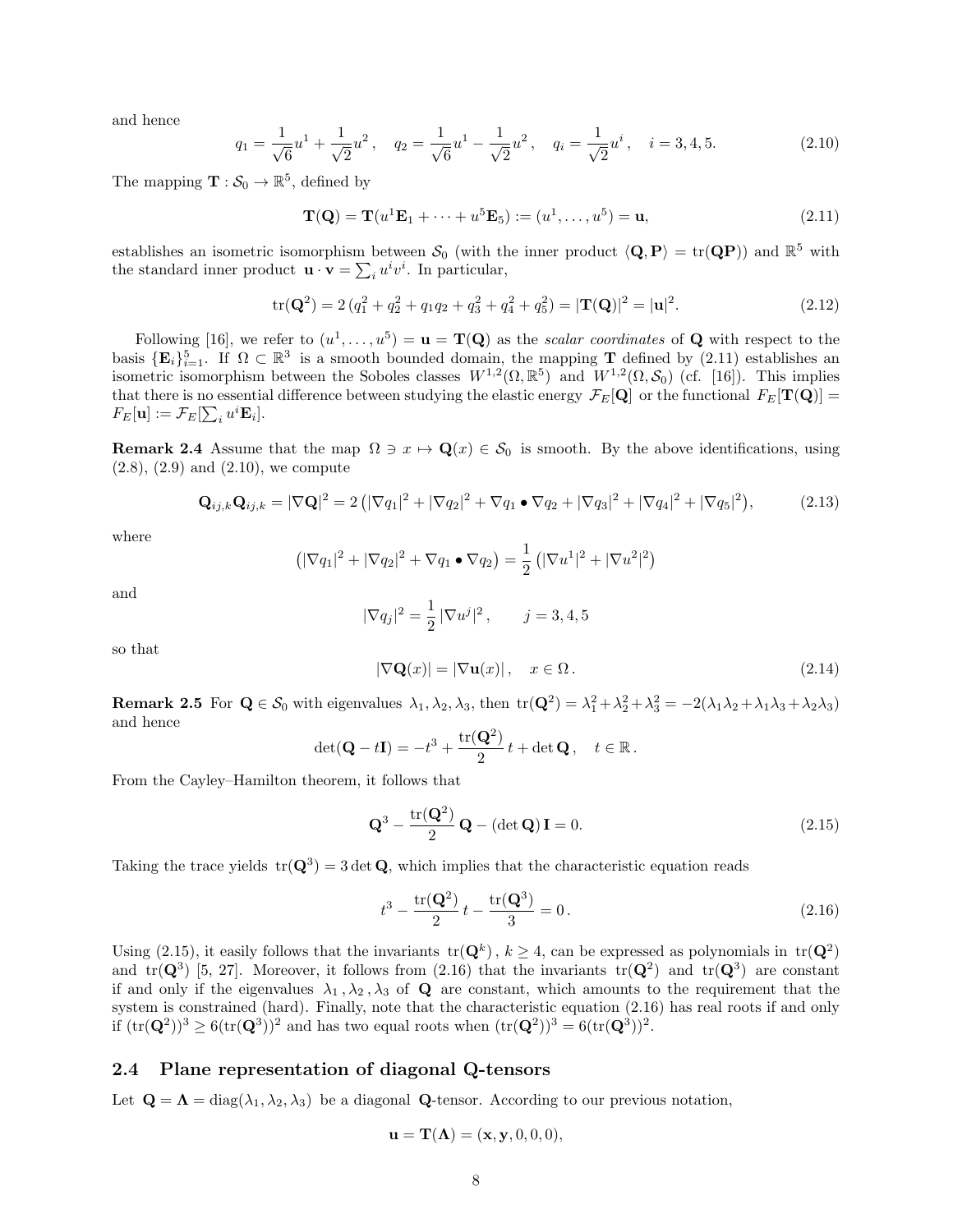where

$$
\mathbf{x} := \frac{\sqrt{6}}{2} \left( \lambda_1 + \lambda_2 \right), \quad \mathbf{y} := \frac{\sqrt{2}}{2} \left( \lambda_1 - \lambda_2 \right). \tag{2.17}
$$

By (2.10), we have the inverse formulas

$$
\lambda_1 = \frac{\sqrt{2}}{2} \left( \frac{\mathbf{x}}{\sqrt{3}} + \mathbf{y} \right), \quad \lambda_2 = \frac{\sqrt{2}}{2} \left( \frac{\mathbf{x}}{\sqrt{3}} - \mathbf{y} \right), \quad \lambda_3 = -\frac{2}{\sqrt{6}} \mathbf{x} \,. \tag{2.18}
$$

The physical constraints  $-1/3 \leq \lambda_i \leq 2/3$  on the eigenvalues imply that the point  $(x, y)$  in the xy-plane associated with  $\mathbf{Q} = \mathbf{\Lambda}$  lies in the interior or on the boundary of the *physical triangle* (cf. [13, 44])

$$
\textstyle \triangleleft := \left\{ (\mathbf{x},\mathbf{y}) \in \mathbb{R}^2 \mid - (\mathbf{x}/\sqrt{3} + \sqrt{2}/3) \leq \mathbf{y} \leq (\mathbf{x}/\sqrt{3} + \sqrt{2}/3), \quad -2/\sqrt{6} \leq \mathbf{x} \leq 1/\sqrt{6} \right\},
$$

an equilateral triangle with edges of length  $\sqrt{2}$  and vertices at  $(-2)$ √  $(6,0), (1/$ √  $6, \pm$ √ 2/2) (cf. Figure 1). Moreover, we have

$$
\lambda_1 = c_1 \iff \frac{\mathbf{x}}{\sqrt{3}} + \mathbf{y} = \sqrt{2} c_1, \quad \lambda_2 = c_2 \iff \frac{\mathbf{x}}{\sqrt{3}} - \mathbf{y} = \sqrt{2} c_2, \quad \lambda_3 = c_3 \iff \mathbf{x} = -\frac{\sqrt{6}}{2} c_3.
$$

Therefore, the uniaxial phases are

$$
\lambda_1 = \lambda_2 \iff \mathbf{y} = 0, \quad \lambda_1 = \lambda_3 \iff \mathbf{y} = -\sqrt{3}\mathbf{x}, \quad \lambda_2 = \lambda_3 \iff \mathbf{y} = \sqrt{3}\mathbf{x}
$$
 (2.19)

and the so-called maximal biaxial phases are

$$
\lambda_1 = 0 \iff \mathbf{y} = -\frac{\mathbf{x}}{\sqrt{3}}, \quad \lambda_2 = 0 \iff \mathbf{y} = \frac{\mathbf{x}}{\sqrt{3}}, \quad \lambda_3 = 0 \iff \mathbf{x} = 0.
$$
\n(2.20)

In particular, observe that for a physical Q-tensor, the bounds on the eigenvalues imply that

$$
\text{tr}(\mathbf{Q}^2) = \lambda_1^2 + \lambda_2^2 + \lambda_3^2 = \mathbf{x}^2 + \mathbf{y}^2 \le \frac{2}{3}.
$$
 (2.21)

As explained in Section 4.1 below, up to the action by conjugation of an element of  $SO(3)$ , we may assume a specific order of the eigenvalues. If, for instance,  $\lambda_1 \geq \lambda_2 \geq \lambda_3$ , the point  $(\mathbf{x}, \mathbf{y})$  representing Q takes value in a subset  $\mathcal{A}_f$  of  $\mathcal{A}_f$ ,

$$
\mathcal{A}_f := \left\{ (\mathbf{x}, \mathbf{y}) \in \mathbb{R}^2 \mid 0 \le \mathbf{x} \le 1/\sqrt{6}, 0 \le \mathbf{y} \le \sqrt{3}\mathbf{x} \right\}
$$

referred to as the *fundamental domain* (cf. for example [44]).

**Remark 2.6** In this representation, the diagonal Q-tensors satisfying the condition  $tr(Q^2) \equiv \rho^2$ , for some **Provided A** 2.0 In this representation, the diagonal Q-cursors satisfying the condition  $u(\mathbf{Q}) = p$ , for some positive constant *ρ*, correspond to the points of the intersection between  $\triangleleft$  and the circle  $\mathbb{S}_p^1$  centered at the origin in the xy-plane. In particular, we have (cf. Figure 1):

- if  $\rho^2 < 1/6$ , the circle  $\mathbb{S}^1_\rho$  is contained in the interior of  $\mathbb{S}^1$ ;
- if  $\rho^2 = 1/6$ , the circle  $\mathbb{S}^1$ <sup>1</sup>/√<sub>6</sub> is tangent to the boundary of  $\triangleleft$  at the middle points  $\left(\frac{-1}{2\sqrt{6}}, \frac{\pm\sqrt{2}}{4}\right)$ ,  $\left(\frac{1}{\sqrt{2}}\right)$  $\frac{1}{6}$ , 0) of the edges;
- if  $1/6 < \rho^2 < 2/3$ , the circle  $\mathbb{S}_{\rho}^1$  intersects the boundary of  $\mathbb{S}_{\rho}^1$  at three couples of points  $(\mathbf{x}, \mathbf{y})$  whose first coordinate is, respectively,

$$
\mathbf{x} = \mathbf{x}_{-}(\rho) := -\frac{1}{2\sqrt{6}} - \frac{\sqrt{6\rho^2 - 1}}{2\sqrt{2}}, \quad \mathbf{x} = \mathbf{x}_{+}(\rho) := -\frac{1}{2\sqrt{6}} + \frac{\sqrt{6\rho^2 - 1}}{2\sqrt{2}}, \quad \mathbf{x} = \frac{1}{\sqrt{6}};
$$

• if  $\rho^2 = 2/3$ , the circle  $\mathbb{S}^1$  intersects the boundary of  $\mathbb{S}^1$  at the vertices  $\left(\frac{-2}{\sqrt{6}}, 0\right)$ ,  $\left(\frac{1}{\sqrt{6}}\right)$  $\frac{\pm\sqrt{2}}{6}, \frac{\pm\sqrt{2}}{2}$ );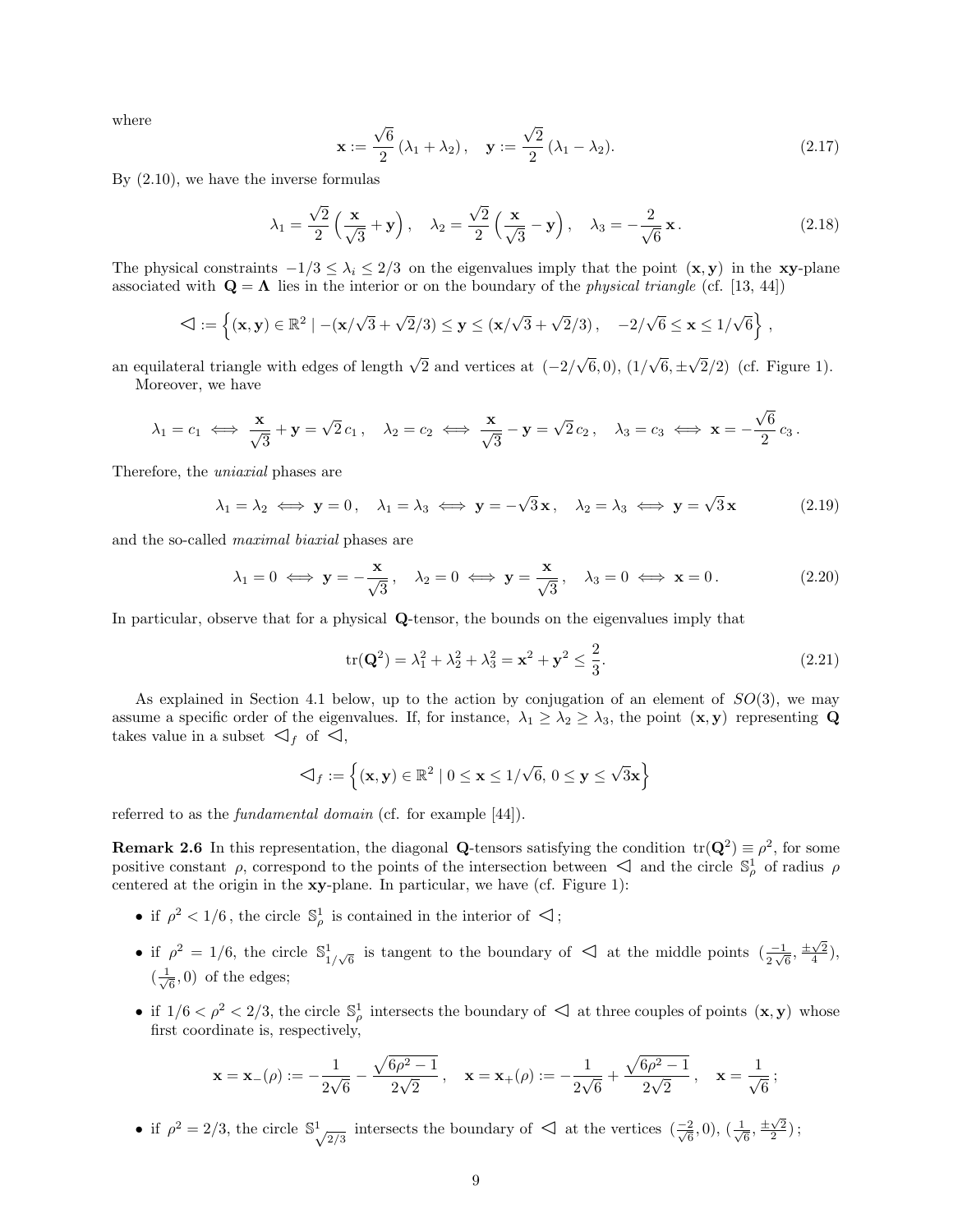

Figure 1: The *physical triangle*  $\triangleleft$  and the *fundamental domain*  $\triangleleft$ <sub>f</sub> (shaded region) in the **xy**-plane. The origin (0, 0) represents the isotropic phase. The dashed lines  $U = \{(\mathbf{x}, \mathbf{y}) \in \mathcal{L} \mid \mathbf{y} = 0 \text{ or } \mathbf{y} = -\sqrt{3}\mathbf{x} \text{ or } \mathbf{y} =$  $\{\{0,0\}\}\$  represent uniaxial phases; the set  $B = \langle \langle (U \cup \{(0,0)\})\rangle\)$  represent biaxial phases. The points on the dotted circumferences inside or on the boundary of  $\triangleleft$ , not on U, represent soft biaxial phases.

• if  $\rho^2 > 2/3$ , the circle  $\mathbb{S}^1_\rho$  does not intersect the triangle  $\triangleleft$ .

**Remark 2.7** Using the notation  $(2.17)$  and  $(2.18)$ , we have

$$
\mathrm{tr}(\mathbf{Q}^3) = 3\lambda_1\lambda_2\lambda_3 = \frac{\mathbf{x}}{\sqrt{6}}(3\mathbf{y}^2 - \mathbf{x}^2)
$$

so that the function  $\mathbf{Q} \mapsto \text{tr}(\mathbf{Q}^3)$  is bounded in  $\mathbb{S}^4_\rho$ . More precisely, it turns out that for any choice of  $0 < \rho^2 \leq 2/3$ 

$$
|\mathrm{tr}(\mathbf{Q}^3)| \leq \frac{\rho^3}{\sqrt{6}} \quad \forall \, \mathbf{Q} \in \mathbb{S}^4_\rho \,.
$$

## 3 Constrained theory of biaxial liquid crystals

Let  $\mathcal{Q}(\lambda_1, \lambda_2, \lambda_3)$  be the set of all constrained biaxial **Q**-tensors of the form (1.2) with distinct constant eigenvalues  $\lambda_1, \lambda_2, \lambda_3$ . By using the model described in Section 2.2, a configuration of a biaxial nematic liquid crystal is described by a map from  $\Omega$  to  $\mathbb{S}^3/\mathcal{H}$ , as opposed to the constrained uniaxial case where the order parameter space is  $\mathbb{R}P^2$ .

**Remark 3.1** We recall that in the constrained uniaxial case, the elastic invariants  $I_i$  in (1.10) satisfy:

$$
I_1 = s^2 \left( (\text{div } \mathbf{r})^2 + |\mathbf{r} \times \text{curl } \mathbf{r}|^2 \right), \quad I_2 = s^2 \left( |\mathbf{r} \times \text{curl } \mathbf{r}|^2 + \text{tr}[(\nabla \mathbf{r})^2] \right),
$$
  
\n
$$
I_3 = 2s^2 \left( \text{tr}[(\nabla \mathbf{r})^2] + (\mathbf{r} \cdot \text{curl } \mathbf{r})^2 + |\mathbf{r} \times \text{curl } \mathbf{r}|^2 \right),
$$
  
\n
$$
I_4 = 2s^3 \left( \frac{2}{3} |\mathbf{r} \times \text{curl } \mathbf{r}|^2 - \frac{1}{3} \text{tr}[(\nabla \mathbf{r})^2] - \frac{1}{3} (\mathbf{r} \cdot \text{curl } \mathbf{r})^2 \right),
$$
\n(3.1)

see [54] for a proof. As a consequence, compare [7], choosing

$$
K_1 := L_1 s^2 + L_2 s^2 + 2L_3 s^2 - \frac{2}{3} L_4 s^3, \quad K_2 := 2L_3 s^2 - \frac{2}{3} L_4 s^3,
$$
  
\n
$$
K_3 := L_1 s^2 + L_2 s^2 + 2L_3 s^2 + \frac{4}{3} L_4 s^3, \quad K_4 := L_2 s^2
$$
\n(3.2)

it turns out that the energy density  $\psi_E(\mathbf{Q}, \nabla \mathbf{Q})$  in (1.9) agrees with the Oseen-Frank energy density  $w(\mathbf{r}, \nabla \mathbf{r})$ of nematic liquid crystals, see (1.14). We also recall that necessary and sufficient conditions for

$$
w(\mathbf{r}, \nabla \mathbf{r}) \ge \nu |\nabla \mathbf{r}|^2
$$
 for some  $\nu > 0$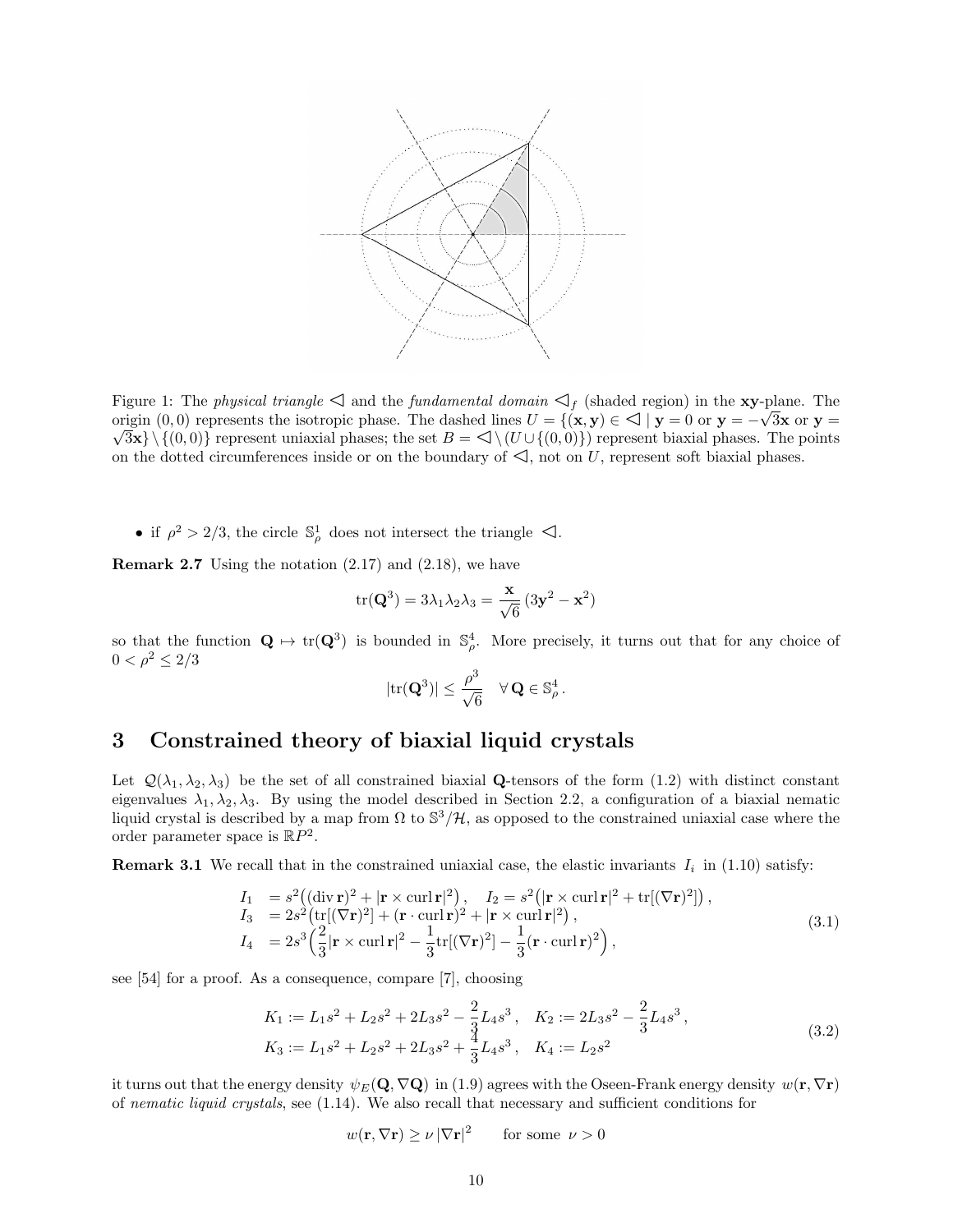are the classical Ericksen inequalities [20, 68]

$$
2K_1 > K_2 + K_4, \quad K_3 > 0, \quad K_2 > |K_4|,\tag{3.3}
$$

see [55] for a proof. By using the formulas (3.2), they can be rewritten in terms of the coefficients  $L_i$  as

$$
2L_1 + L_2 + 2L_3 > \frac{2}{3}L_4s, \quad L_1 + L_2 + 2L_3 + \frac{4}{3}L_4s > 0, \quad 2L_3 - \frac{2}{3}L_4s > |L_2|.
$$
 (3.4)

In the constrained biaxial case, following the representation described in Section 2.3, the Landau–de Gennes elastic free-energy density  $\psi_E(\mathbf{Q}, \nabla \mathbf{Q})$  is expressed as a density on maps  $q: \Omega \to \mathbb{S}^3$ , depending on q and its first derivatives. For this purpose, in [54] we identified the conditions on a generic energy density  $f : \mathbb{S}^3 \times \mathbb{M}_{4 \times 3} \to [0, +\infty)$ , in order that:

- (1)  $f$  is independent of arbitrary superposed rigid rotations (frame indifference condition);
- (2) f is well defined on the class of configuration maps  $\Omega \to \mathbb{S}^3/\mathcal{H}$  (residual symmetry condition).

As for condition (1), we have the following.

**Definition 3.2** An energy density  $f : \mathbb{S}^3 \times \mathbb{M}_{4 \times 3} \to [0, +\infty)$  satisfies the frame invariance condition if, for any  $q \in \mathbb{S}^3$ ,

$$
f(w, H) = f(qw, L(q)H\Phi(q)^{T}) \qquad \forall (w, H) \in \mathbb{S}^{3} \times \mathbb{M}_{4 \times 3},
$$
\n(3.5)

where  $L(q)$  denotes the orthogonal matrix representing the real linear map on  $\mathbb{H}$  defined by  $w \mapsto q w$ , with respect to the standard basis  $\{1, i, j, k\}$ , and  $\Phi : \mathbb{S}^3 \to SO(3)$  is the 2:1 group homomorphism given in (2.1).

The frame invariance and the frame indifference conditions are in fact related as follows.

**Theorem 3.3 ([54])** For constrained biaxial nematics, the frame invariance condition (3.5) is equivalent to the frame invariance  $(1.7)$  in the sense of Q-tensors.

As a consequence, we have the following useful result, see [55].

**Lemma 3.4** If the condition (3.5) holds and if  $f(q_0, H) \ge 0$  for a given  $q_0 \in \mathbb{S}^3$  and all  $H \in \mathbb{M}_{4 \times 3}$  such that  $H^T q_0 = 0$ , then  $f(q, H) \geq 0$  for any  $q \in \mathbb{S}^3$  and all  $H \in \mathbb{M}_{4 \times 3}$  such that  $H^T q = 0$ .

Condition (2) has to do with a specific physical symmetry of the material associated with the group  $\mathcal{H}$ . It corresponds to the "head-to-tail" symmetry in the uniaxial case. In order to deal with a functional defined on maps taking values in the coset space  $\mathbb{S}^3/\mathcal{H}$ , we also introduce the following symmetry condition.

**Definition 3.5** An energy density  $f : \mathbb{S}^3 \times \mathbb{M}_{4 \times 3} \to [0, +\infty)$  is said to satisfy the residual symmetry property if, for any  $q \in \mathcal{H}$ , one has

$$
f(w, H) = f(qw, L(q)H) \qquad \forall (w, H) \in \mathbb{S}^3 \times \mathbb{M}_{4 \times 3}.
$$
 (3.6)

The above symmetry property, in fact, is the counterpart of the property in the first line of (1.15), that is satisfied by the energy density of uniaxial nematic liquid crystals in the sense of Oseen–Frank [25, 36].

Therefore, conditions (3.5) and (3.6) are necessary for a map  $f : \mathbb{S}^3 \times \mathbb{M}_{4 \times 3} \to [0, +\infty)$  representing an energy density for constrained biaxial nematic states.

The main steps in our discussion are the following.

- 1. Compute the Cartesian expressions for the elastic invariants  $I_1$ ,  $I_2$ ,  $I_3$ , and  $I_4$ .
- 2. Use the Cartesian expressions for  $I_1$ ,  $I_2$ ,  $I_3$ , and  $I_4$  and the identification of  $\mathcal{Q}(\lambda_1, \lambda_2, \lambda_3)$  with  $\mathbb{S}^3/\mathcal{H}$ to express the energy density  $\psi_E(\mathbf{Q}, \nabla \mathbf{Q})$  in terms of maps  $q : \Omega \to \mathbb{S}^3$  and their derivatives, so that

$$
\psi_E(\mathbf{Q}(q(x)), \nabla \mathbf{Q}(q(x))) = f_E(q(x), \nabla q(x)) \qquad \forall x \in \Omega,
$$

for a suitably constructed energy density model  $f_E(q, \nabla q)$  satisfying the required invariance conditions.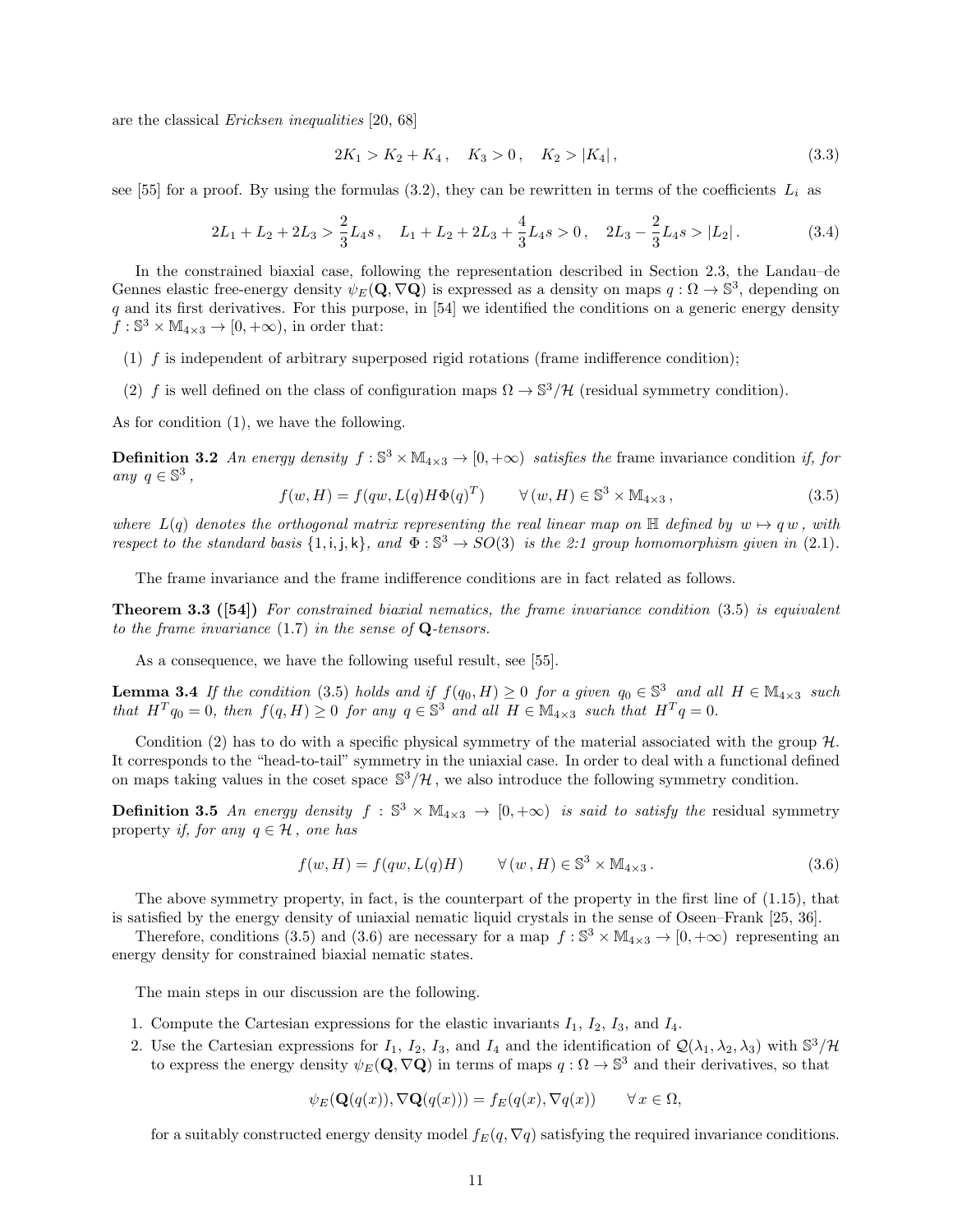- 3. Use the frame indifference to determine necessary and sufficient conditions on the elastic constants  $L_i$ for the (pointwise) expression of the energy density model  $f_E(q, \nabla q)$  to be a positive definite quadratic function of  $\nabla q$ .
- 4. Apply the above results to the question of coercivity for the energy functional  $\mathcal{F}_E[\mathbf{Q}]$ .
- 5. Apply the above results to the question of existence of minimizers for the energy functional  $\mathcal{F}_E[\mathbf{Q}]$ .

Each of these points is now discussed separately.

1. CARTESIAN EXPRESSIONS. For a constrained biaxial  $Q$  of the form  $(1.2)$ , with distinct constant eigenvalues  $\lambda_1, \lambda_2, \lambda_3$ , in [54, 55] we derived the following Cartesian expressions for the elastic invariants  $I_1, I_2, I_3$ , and  $I_4$  in terms of the gradient, the divergence, and the curl of the orthonormal eigenvector fields  $(n, m, \ell)$  associated with **Q**, namely:

$$
I_{1}(\mathbf{Q}, \nabla \mathbf{Q}) = S_{1}(S_{1} - S_{2})((\text{div }\mathbf{n})^{2} + |\mathbf{n} \times \text{curl }\mathbf{n}|^{2})
$$
  
+  $S_{2}(S_{2} - S_{1})((\text{div }\mathbf{m})^{2} + |\mathbf{m} \times \text{curl }\mathbf{m}|^{2})$   
+  $S_{1}S_{2}((\text{div }\ell)^{2} + |\ell \times \text{curl }\ell|^{2}),$   
 $I_{2}(\mathbf{Q}, \nabla \mathbf{Q}) = S_{1}(S_{1} - S_{2})(\text{tr}[(\nabla \mathbf{n})^{2}] + |\mathbf{n} \times \text{curl }\mathbf{n}|^{2})$   
+  $S_{2}(S_{2} - S_{1})(\text{tr}[(\nabla \mathbf{m})^{2}] + |\mathbf{m} \times \text{curl }\mathbf{m}|^{2})$   
+  $S_{1}S_{2}(\text{tr}[(\nabla \ell)^{2}] + |\ell \times \text{curl }\ell|^{2}),$   
 $I_{3}(\mathbf{Q}, \nabla \mathbf{Q}) = 2S_{1}(S_{1} - S_{2})|\nabla \mathbf{n}|^{2} + 2S_{2}(S_{2} - S_{1})|\nabla \mathbf{m}|^{2} + 2S_{1}S_{2}|\nabla \ell|^{2},$   
 $I_{4}(\mathbf{Q}, \nabla \mathbf{Q}) = 3^{-1} S_{1}(2S_{1} - S_{2})(S_{2} - S_{1}) (\text{tr}[(\nabla \mathbf{n})^{2}] + (\mathbf{n} \cdot \text{curl }\mathbf{n})^{2})$   
+  $3^{-1} S_{1}(S_{1} - S_{2})(4S_{1} - 5S_{2}) |\mathbf{n} \times \text{curl }\mathbf{n}|^{2}$   
+  $3^{-1} S_{2}(2S_{2} - S_{1})(S_{1} + 4S_{2}) |\mathbf{m} \times \text{curl }\mathbf{m}|^{2}$   
+  $3^{-1} S_{1}S_{2}(S_{1} + S_{2}) (\text{tr}[(\nabla \mathbf{m})^{2}] + (\mathbf{n} \cdot \text{curl }\mathbf{m})^{2})$   
+  $3^{-1} S_{1}S_{2}(S_{1} + S_{2}) (\text{$ 

The important fact about these Cartesian expressions for  $I_1, I_2, I_3, I_4$ , is that they are written, up to a divergence term, using only the twelve independent quadratic first order invariants

$$
|\mathbf{n} \times \text{curl} \mathbf{n}|^2, \quad |\mathbf{m} \times \text{curl} \mathbf{m}|^2, \quad |\ell \times \text{curl} \ell|^2, \n(\text{div} \mathbf{n})^2, \quad (\text{div} \mathbf{m})^2, \quad (\text{div} \ell)^2, \n(\mathbf{n} \cdot \text{curl} \mathbf{n})^2, \quad (\mathbf{m} \cdot \text{curl} \mathbf{m})^2, \quad (\ell \cdot \text{curl} \ell)^2, \n(\mathbf{m} \cdot \text{curl} \mathbf{n})^2, \quad (\ell \cdot \text{curl} \mathbf{m})^2, \quad (\mathbf{n} \cdot \text{curl} \ell)^2,
$$

which appear in the expansion up to second order of the elastic free-energy density of a constrained biaxial system [26, 39, 66].

2. ENERGY DENSITY MODEL. Next, using the identification of the order parameter space  $\mathcal{Q}(\lambda_1, \lambda_2, \lambda_3)$ with the homogeneous space  $\mathbb{S}^3/\mathcal{H}$ , to any unit quaternion  $q \in \mathbb{S}^3$  there corresponds a tensor order parameter  $\mathbf{Q}(q) := \mathbf{G}(q) \mathbf{\Lambda} \mathbf{G}(q)^T$ , where  $\mathbf{\Lambda} = \text{diag}(\lambda_1, \lambda_2, \lambda_3)$  and  $\mathbf{G}(q) = \Phi(q)$  is the orthogonal matrix having  $\mathbf{n}(q)$ ,  $m(q)$ , and  $\ell(q)$  as column vectors, the function  $\Phi : \mathbb{S}^3 \to SO(3)$  being the universal covering map of  $SO(3)$  (cf. Section 2.1, Eq. (2.1)). This, together with the Cartesian expressions above, allows us to express  $\psi_E(\mathbf{Q}, \nabla \mathbf{Q})$  in terms of maps  $q : \Omega \to \mathbb{S}^3$  and their derivatives. Namely, there exists a function  $f_E : \mathbb{S}^3 \times \mathbb{M}_{4 \times 3} \to [0, +\infty]$ , such that

$$
\psi_E(\mathbf{Q}(q(x)), \nabla \mathbf{Q}(q(x))) = f_E(q(x), \nabla q(x)) \qquad \forall x \in \Omega.
$$

Therefore, the function  $f_E(q, \nabla q)$  may be interpreted as the elastic energy density model for the configuration maps  $q : \Omega \to \mathbb{S}^3/\mathcal{H}$  of a constrained biaxial nematic system, and the corresponding energy functional is well defined, for instance, on Sobolev maps  $q : \Omega \to \mathbb{S}^3/\mathcal{H}$ .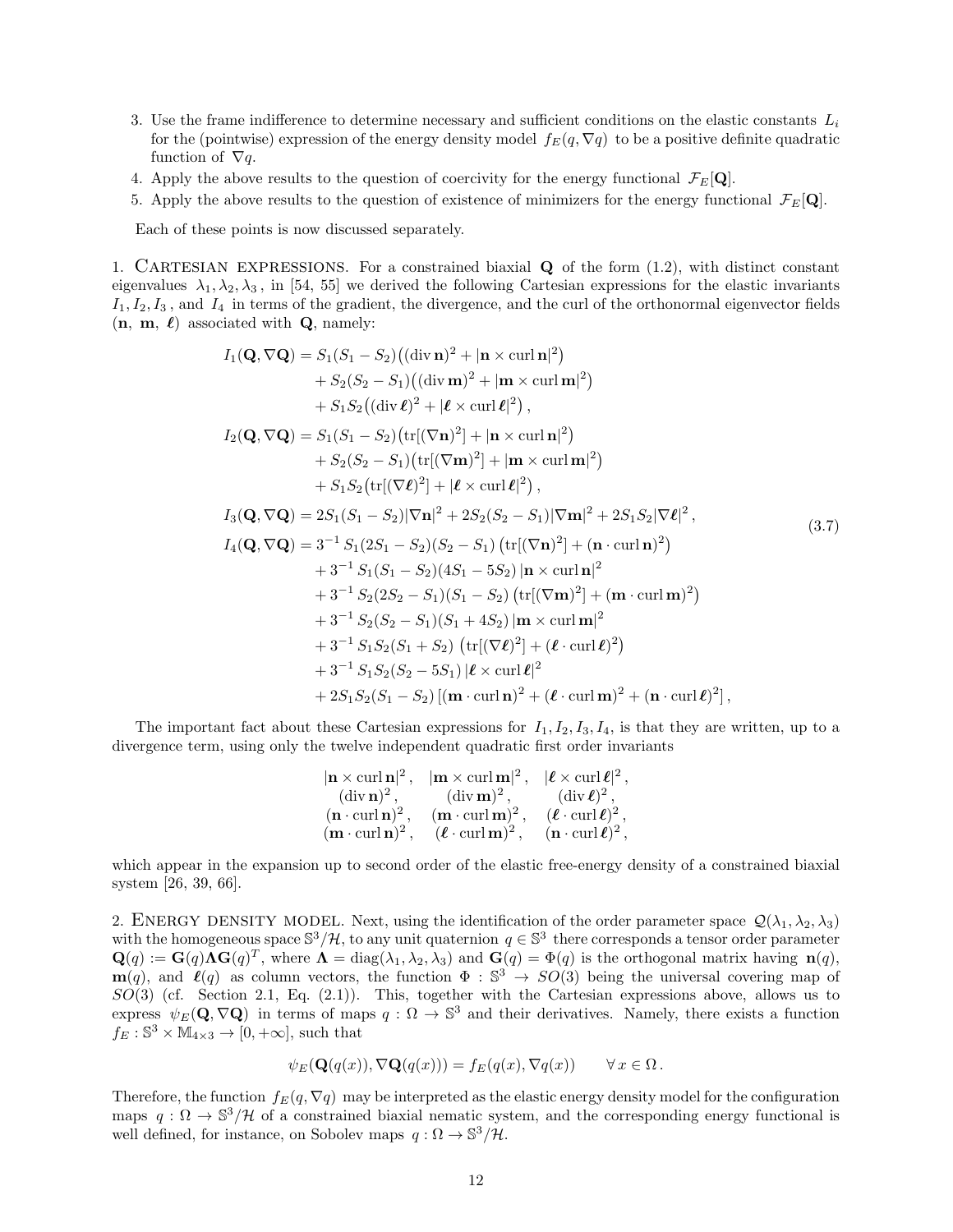In principle, using the Cartesian expression for  $\psi_E$  and the above identifications, we could explicitly compute  $f_E$  arguing as in [54], where we computed  $f_3$  such that  $I_3(\mathbf{Q}(q), \nabla \mathbf{Q}(q)) = f_3(q, \nabla q)$ . However, for our purposes, such computations are not needed.

3. COERCIVITY CONDITIONS. For any given map  $q : \Omega \to \mathbb{S}^3$ , we then determine necessary and sufficient conditions on the elastic constants  $L_i$  for the (pointwise) expression of the energy density model  $f_E(q, \nabla q)$  to be a positive definite quadratic function of  $\nabla q$ . Actually, we find necessary and sufficient conditions on the  $L_i$  under which the function  $f_E$  satisfies  $f_E(q, H) > 0$ , for any given  $q \in \mathbb{S}^3$  and all  $4 \times 3$ matrices  $H \neq 0$  such that  $H^T q = 0$ . This is achieved by first studying the positivity of the form  $f_E(p_0, \cdot)$ at a fixed pole  $p_0 \in \mathbb{S}^3$  and by then exploiting the frame invariance condition (3.5) and Lemma 3.4 to prove the positivity for any  $q \in \mathbb{S}^3$ .

Notice that the positivity of  $f_E(q, \nabla q)$  holds true also for maps in  $W^{1,2}(\Omega, \mathbb{S}^3/\mathcal{H})$  by the lifting result of Bethuel–Chiron. In particular, for each Sobolev map  $q \in W^{1,2}(\Omega, \mathbb{S}^3/\mathcal{H})$ , the corresponding map  $\Omega \ni x \mapsto$  $\mathbf{Q}(q(x))$  belongs to the Sobolev class  $W^{1,2}(\Omega,\mathcal{Q}(\lambda_1,\lambda_2,\lambda_3))$ . Moreover, the diffeomorphism  $\mathcal{Q}(\lambda_1,\lambda_2,\lambda_3) \cong$  $\mathbb{S}^3/\mathcal{H}$  establishes a bijective correspondence between  $W^{1,2}(\Omega,\mathcal{Q}(\lambda_1,\lambda_2,\lambda_3))$  and  $W^{1,2}(\Omega,\mathbb{S}^3/\mathcal{H})$ , see e.g. [54] for details. Finally, using the Nash–Moser isometric embedding of the Riemannian homogeneous manifold  $\mathbb{S}^3/\mathcal{H}$  into some Euclidean space  $\mathbb{R}^N$ , the elements **Q** of  $W^{1,2}(\Omega,\mathcal{Q}(\lambda_1,\lambda_2,\lambda_3))$  are identified with the Sobolev functions w in  $W^{1,2}(\Omega,\mathbb{R}^N)$  such that  $w(x) \in \mathbb{S}^3/\mathcal{H}$ , for a.e.  $x \in \Omega$ .

**Remark 3.6** In [54], we proved coercivity for the integral  $\mathcal{I}_3(\mathbf{Q}) := \int_{\Omega} I_3(\mathbf{Q}, \nabla \mathbf{Q}) dx$ , by using the model for constrained biaxial nematic systems discussed in Sections 2.1 and 2.2. On account of the expression for  $I_3$  in (3.7), we showed that

$$
I_3(\mathbf{Q}, \nabla \mathbf{Q}) \geq 8S^2 |\nabla(u, \mathbf{v})|^2, \qquad \mathbf{Q} = \mathbf{Q}(u, \mathbf{v}),
$$

where, according to the alternative in  $(2.6)$ , by assuming  $S_1 < S_2 < 0$ , we have set

$$
S := \begin{cases} S_2 & \text{if } \frac{S_1}{2} \le S_2 < 0 \\ S_1 & \text{if } S_2 \le \frac{S_1}{2} < 0 \end{cases} \qquad S \ne 0. \tag{3.8}
$$

#### 4. Coercivity of the energy functional. In [55], we proved the following.

**Theorem 3.7** In the constrained biaxial case, if  $L_4 \neq 0$ , the quadratic form  $L_1I_1 + L_2I_2 + L_3I_3 + L_4I_4$  is positive definite if and only if the following system holds, according to the sign of  $L_4$ :

i)  $L_4 \geq 0$  and

$$
\begin{cases} L_1 + L_2 + 2L_3 + \frac{2}{3}L_4(2S_1 - S_2) > 0 \\ L_2^2 + 2L_1L_2 + (L_1 + L_2)\left(4L_3 + \frac{2}{3}L_4(S_1 + S_2)\right) + 4L_3^2 + \frac{4}{9}L_4^2(2S_1 - S_2)(2S_2 - S_1) + \frac{4}{3}L_3L_4(S_1 + S_2) > 0 \\ 3L_3 + L_4(2S_1 - S_2) > 0 \\ 4L_3^2 + \frac{4}{9}L_4^2(2S_1 - S_2)(2S_2 - S_1) + \frac{4}{3}L_3L_4(S_1 + S_2) - L_2^2 > 0 \\ 4L_3^3 + L_2^3 - 3L_3L_2^2 - \frac{4}{27}L_4^3(2S_1 - S_2)(2S_2 - S_1)(S_1 + S_2) - \frac{4}{3}L_3L_4^2[S_1^2 - S_1S_2 + S_2^2] > 0. \end{cases}
$$

ii)  $L_4 \leq 0$  and

$$
\begin{cases}\nL_1 + L_2 + 2L_3 - \frac{2}{3}L_4(S_1 + S_2) > 0 \\
L_2^2 + 2L_1L_2 + (L_1 + L_2)\left(4L_3 - \frac{2}{3}L_4(2S_1 - S_2)\right) + 4L_3^2 - \frac{4}{9}L_4^2(2S_2 - S_1)(S_1 + S_2) - \frac{4}{3}L_3L_4(2S_1 - S_2) > 0 \\
3L_3 - L_4(S_1 + S_2) > 0 \\
4L_3^2 - \frac{4}{9}L_4^2(2S_2 - S_1)(S_1 + S_2) - \frac{4}{3}L_3L_4(2S_1 - S_2) - L_2^2 > 0 \\
4L_3^3 + L_2^3 - 3L_3L_2^2 - \frac{4}{27}L_4^3(2S_1 - S_2)(2S_2 - S_1)(S_1 + S_2) - \frac{4}{3}L_3L_4^2[S_1^2 - S_1S_2 + S_2^2] > 0.\n\end{cases}
$$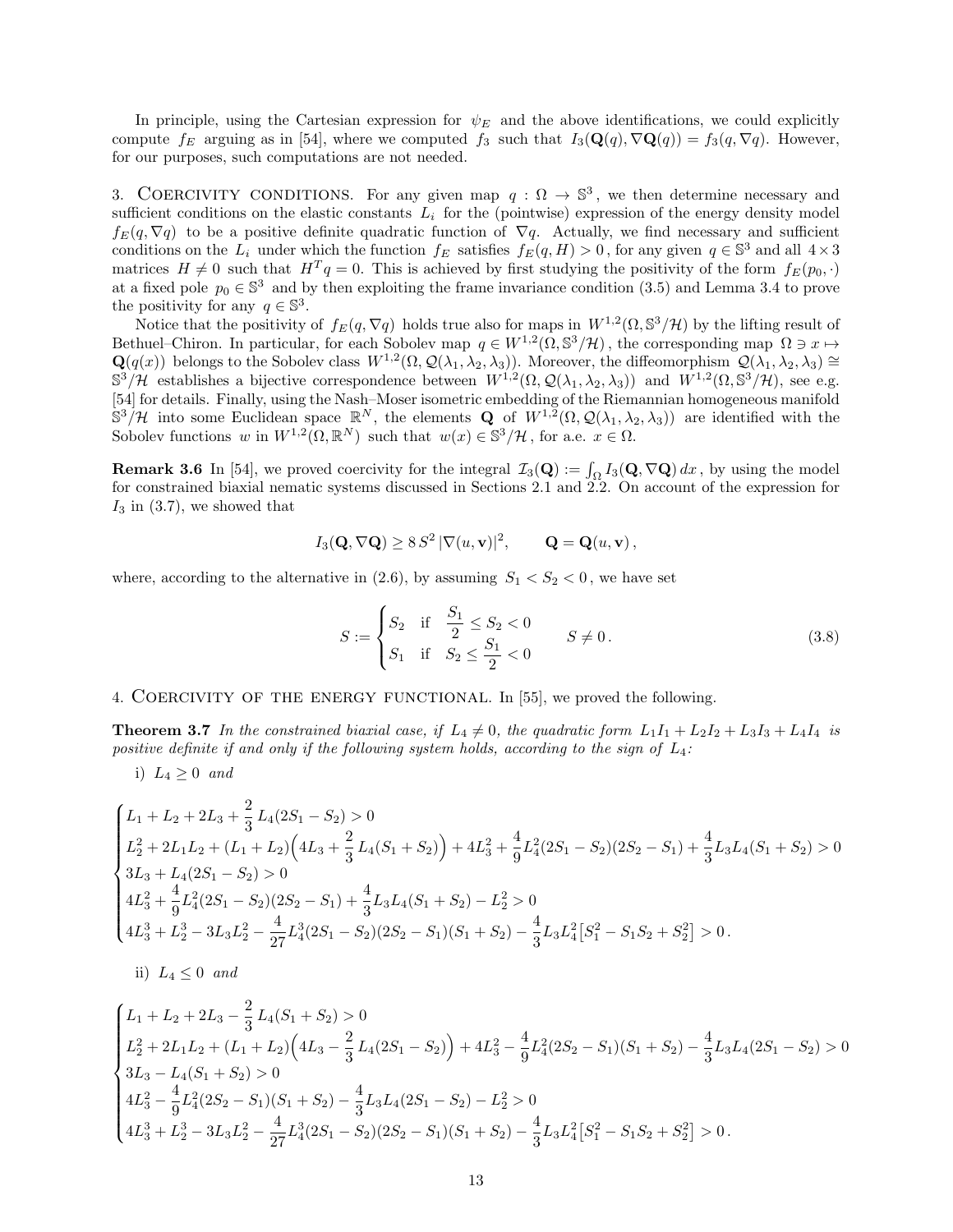The necessary and sufficient conditions of Theorem 3.7 can be interpreted as the constrained biaxial counterpart of the classical Ericksen inequalities, see (3.3) and (3.4). Notice moreover that if  $L_4 = 0$ , the positivity conditions in i) and ii) are both equivalent to

$$
L_2 + L_3 > 0
$$
,  $2L_3 - L_2 > 0$  and  $2L_1 + L_2 + 2L_3 > 0$ .

**Remark 3.8** By (2.6), the coefficients  $L_4(2S_1 - S_2)$  and  $L_4(S_1 + S_2)$  are both negative when  $L_4 > 0$ , and both positive when  $L_4 < 0$ , whereas the sign of  $L_4(2S_2 - S_1)$  depends on the two regimes described in (2.6), according to the sign of  $L_4$ . Also, it turns out that independently of the sign of  $L_4$ , the last three conditions in the above two systems i) and ii) are equivalent. Finally, in both cases the necessary condition  $L_3 > 0$  is satisfied.

As a consequence of the previous discussion, we have the following.

**Theorem 3.9** For a constrained biaxial nematic system, let  $\psi_E(\mathbf{Q}, \nabla \mathbf{Q})$  be of the form (1.9), for constants  $L_1, L_2, L_3, L_4 \in \mathbb{R}$ . Then, there exists  $\nu > 0$  such that

$$
\psi_E(\mathbf{Q}, \nabla \mathbf{Q}) \geq \nu |\nabla \mathbf{Q}|^2
$$
, for all  $\mathbf{Q} \in W^{1,2}(\Omega, \mathcal{Q}(\lambda_1, \lambda_2, \lambda_3))$ ,

if and only if the constants  $L_1, L_2, L_3$ , and  $L_4$  satisfy the conditions established in Theorem 3.7.

Assume now that the admissible  $Q$  for the functional  $\mathcal{F}[Q]$  satisfy Dirichlet boundary conditions given as follows [17, 22, 37]. Let  $\Omega \subset \mathbb{R}^3$  be a bounded and simply connected domain with smooth boundary  $\partial \Omega$ . For a smooth function  $\varphi : \Omega \cup \partial \Omega \to \mathcal{Q}(\lambda_1, \lambda_2, \lambda_3)$ , we define the class  $W^{1,2}_{\varphi}$  of admissible tensor fields by

$$
W^{1,2}_{\varphi} := \left\{ \mathbf{Q} \in W^{1,2}(\Omega, \mathcal{Q}(\lambda_1, \lambda_2, \lambda_3)) \, : \, \mathbf{Q}_{|\partial\Omega} = \varphi_{|\partial\Omega} \right\},
$$

where equality is understood in the sense of traces. Therefore, for each  $\mathbf{Q} \in W^{1,2}_{\varphi}$ , the contribution to the energy of a divergence term is a real constant  $c_{\varphi}$ , only depending on  $\varphi$ .

In [55], we also found sufficient conditions on the coefficients  $L_i$  under which there exists a positive constant  $\nu > 0$ , such that

$$
\psi_E(\mathbf{Q}(q), \nabla \mathbf{Q}(q)) = f_E(q, \nabla q) \ge \nu |\nabla q|^2 + \text{divergence term}
$$
\n(3.9)

yielding to the coercivity of the elastic energy functional  $\mathbf{Q} \mapsto \mathcal{F}_E[\mathbf{Q}]$ , see (1.11), in the class  $W^{1,2}_{\varphi}$ .

The above mentioned sufficient conditions for the constrained biaxial case, can be seen as the counterpart of the analogous conditions for the constrained uniaxial case, compare e.g. [25, Section 5.1], which in terms of the coefficients  $L_i$  read

$$
L_1 + L_2 + 2L_3 > \frac{2}{3}L_4s, \quad L_1 + L_2 + 2L_3 + \frac{4}{3}L_4s > 0, \quad 2L_3 - \frac{2}{3}L_4s > 0.
$$

5. Existence of minimizers. Now, since in the constrained theory the bulk part of the free-energy is constant,

$$
\int_{\Omega} \psi_B(\mathbf{Q}) dx = c_B, \text{ for all } \mathbf{Q} \in W^{1,2}(\Omega, \mathcal{Q}(\lambda_1, \lambda_2, \lambda_3)),
$$

if the  $L_i$  satisfy the inequalities established in Theorem 3.7, there exist constants  $K > \nu > 0$  such that

$$
c_B + \nu \int_{\Omega} |\nabla \mathbf{Q}|^2 dx \le \mathcal{F}[\mathbf{Q}] \le c_B + K \int_{\Omega} |\nabla \mathbf{Q}|^2 dx \,, \quad \text{for all} \quad \mathbf{Q} \in W^{1,2}(\Omega, \mathcal{Q}(\lambda_1, \lambda_2, \lambda_3)) \,.
$$

In a similar way, if the  $L_i$  satisfy the inequalities yielding to (3.9), there exist constants  $K > \nu > 0$ such that

$$
c_B + c_{\varphi} + \nu \int_{\Omega} |\nabla \mathbf{Q}|^2 dx \le \mathcal{F}[\mathbf{Q}] \le c_B + c_{\varphi} + K \int_{\Omega} |\nabla \mathbf{Q}|^2 dx, \text{ for all } \mathbf{Q} \in W^{1,2}_{\varphi}.
$$

Next, arguing as in [16, Section 4], it follows that the functional  $\mathcal{F}[\mathbf{Q}]$  is convex in  $\nabla\mathbf{Q}$  (and continuous in the strong  $W^{1,2}$ -topology) and hence weakly sequentially lower semicontinuous in  $W^{1,2}$ . Moreover,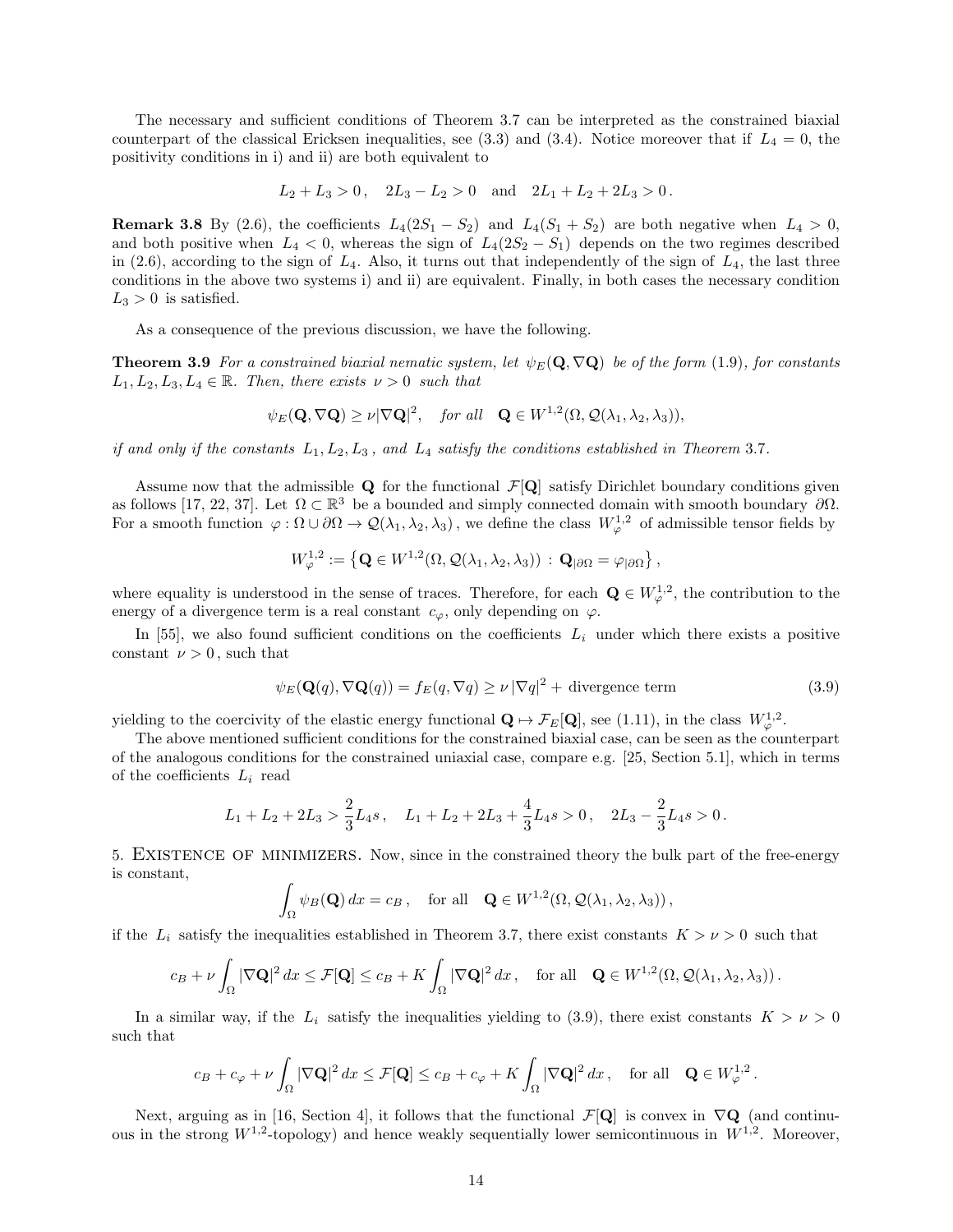both classes  $W^{1,2}(\Omega,\mathcal{Q}(\lambda_1,\lambda_2,\lambda_3))$  and  $W^{1,2}_{\varphi}$  are nonempty and closed under sequential weak convergence. Therefore, by compactness of the target manifold  $\mathcal{Q}(\lambda_1, \lambda_2, \lambda_3)$ , existence of minimizers for  $\mathcal{F}[\mathbf{Q}]$  is guaranteed by the direct method of the calculus of variations (see, for instance, [25], Chapter 1.1). We can thus state the following existence results.

**Theorem I** Let  $\Omega \subset \mathbb{R}^3$  be a bounded, simply connected domain with smooth boundary  $\partial \Omega$ . Let the elastic constants  $L_1, L_2, L_3$ , and  $L_4$  satisfy the inequalities established in Theorem 3.7. Then, the functional  $\mathcal{F}[\mathbf{Q}]$ attains a minimum on  $W^{1,2}(\Omega, \mathcal{Q}(\lambda_1, \lambda_2, \lambda_3))$ .

**Theorem II** Let  $\Omega \subset \mathbb{R}^3$  be a bounded, simply connected domain with smooth boundary  $\partial \Omega$ . Let the elastic constants  $L_1, L_2, L_3$ , and  $L_4$  satisfy the inequalities yielding to (3.9). Let  $\varphi : \Omega \cup \partial \Omega \to \mathcal{Q}(\lambda_1, \lambda_2, \lambda_3)$  be smooth. Then, the functional  $\mathcal{F}[\mathbf{Q}]$  attains a minimum on  $W^{1,2}_{\varphi}$ .

Open questions. There are several interesting open questions still to be investigated. A first problem would be that of finding the necessary and sufficient conditions in Theorem II. Another interesting question would be that of determining the precise inequalities which guarantee coercivity under the so-called *partial* Dirichlet boundary conditions or the physically relevant *conical anchoring* conditions proposed in [5].

## 4 Soft biaxial nematic systems

According to the terminology introduced by Longa and Trebin [39], a biaxial nematic phase is called soft biaxial if the corresponding tensor order parameter **Q** satisfies the additional constraint  $tr(Q^2) = const.$ 

If  $tr(\mathbf{Q}^2) = \rho^2$  for some  $\rho > 0$ , by  $(2.12)$  the vector  $\mathbf{u} = \mathbf{T}(\mathbf{Q})$  belongs to the 4-sphere  $\mathbb{S}^4_\rho$  of radius  $\rho$ in  $\mathbb{R}^5$ . Let  $\mathbb{S}_{\rho}^{(4)}$  be the space of matrices in  $\mathcal{S}_0$  with norm  $\rho$ ,

$$
\mathbb{S}_{\rho}^{(4)} := \{ \mathbf{Q} \in \mathcal{S}_0 \mid \mathrm{tr}(\mathbf{Q}^2) = \rho^2 \}.
$$

If  $\mathbb{S}_{\rho}^{(4)}$  is endowed with the metric given by the inner product on  $\mathcal{S}_0$  and  $\mathbb{S}_{\rho}^4$  with its usual round metric, the mapping **T** defined in (2.11) induces an isometry  $\mathbb{S}_{\rho}^{(4)} \cong \mathbb{S}_{\rho}^4$ . Taking into account the constraints  $\lambda_1, \lambda_2, \lambda_3 \in [-1/3, 2/3]$  on the eigenvalues, by (2.21), we have that  $0 < \text{tr}(\mathbf{Q}^2) \leq 2/3$ . Thus if  $0 < \rho^2 \leq 2/3$ , the tensor order parameter of a soft biaxial nematic system takes values in the class  $\mathbb{S}_{\rho}^{(4)}$ .

Furthermore, denoting with  $W^{1,2}(\Omega, \mathbb{S}_{\rho}^{(4)})$  the class of  $W^{1,2}$ -maps  $\Omega \ni x \mapsto \mathbf{Q}(x)$  such that  $\mathbf{Q}(x) \in \mathbb{S}_{\rho}^{(4)}$ for a.e.  $x \in \Omega$ , we deduce that the Sobolev class  $W^{1,2}(\Omega, \mathbb{S}_{\rho}^{(4)})$  is isometric to the Sobolev class

$$
W^{1,2}(\Omega, \mathbb{S}^4_{\rho}) := \{ \mathbf{u} \in W^{1,2}(\Omega, \mathbb{R}^5) : |\mathbf{u}(x)| = \rho \text{ for a.e. } x \in \Omega \},\
$$

and that actually

$$
\int_{\Omega}|\nabla\mathbf{Q}|^2\,dx=\int_{\Omega}|\nabla\mathbf{u}|^2\,dx\,,\quad \mathbf{u}(x):=\mathbf{T}(\mathbf{Q}(x))\,,\quad x\in\Omega\,.
$$

In the following, we shall identify the two spaces  $\mathbb{S}_{\rho}^{(4)} \cong \mathbb{S}_{\rho}^4$  and denote them indistinctly by  $\mathbb{S}_{\rho}^4$ .

**Remark 4.1** By Remark 2.6, we deduce that there is a 1:1 correspondence between the points of  $\mathbb{S}^4_\rho$  and the possible physical configurations of the system if and only if  $0 < \rho^2 \le 1/6$ , a physical condition we shall assume in the sequel. This yields that for  $0 < \rho^2 \le 1/6$ , the order parameter space of soft biaxial nematic liquid crystals agrees with the 4-sphere  $\mathbb{S}_{\rho}^4$ .

# 4.1 Structure of the  $SO(3)$ -action on  $\mathbb{S}^4_\rho$

In this subsection, we describe the basic structure of the action of  $SO(3)$  on the 4-sphere  $\mathbb{S}_{\rho}^4$ . Following Section 2.2, the rotation group  $SO(3)$  induces an action on the 4-sphere  $\mathbb{S}_{\rho}^4 \subset \mathcal{S}_0$  of radius  $\rho$ , for any fixed  $\rho \leq \sqrt{2/3}$ . Therefore, every point in  $\mathbb{S}_{\rho}^4$  is conjugate to a diagonal matrix in

$$
\Sigma_{\rho} = \left\{ \mathbf{\Lambda} = \text{diag}(\lambda_1, \lambda_2, \lambda_3) \mid \lambda_1 + \lambda_2 + \lambda_3 = 0, \lambda_1^2 + \lambda_2^2 + \lambda_3^2 = \rho^2 \right\},\
$$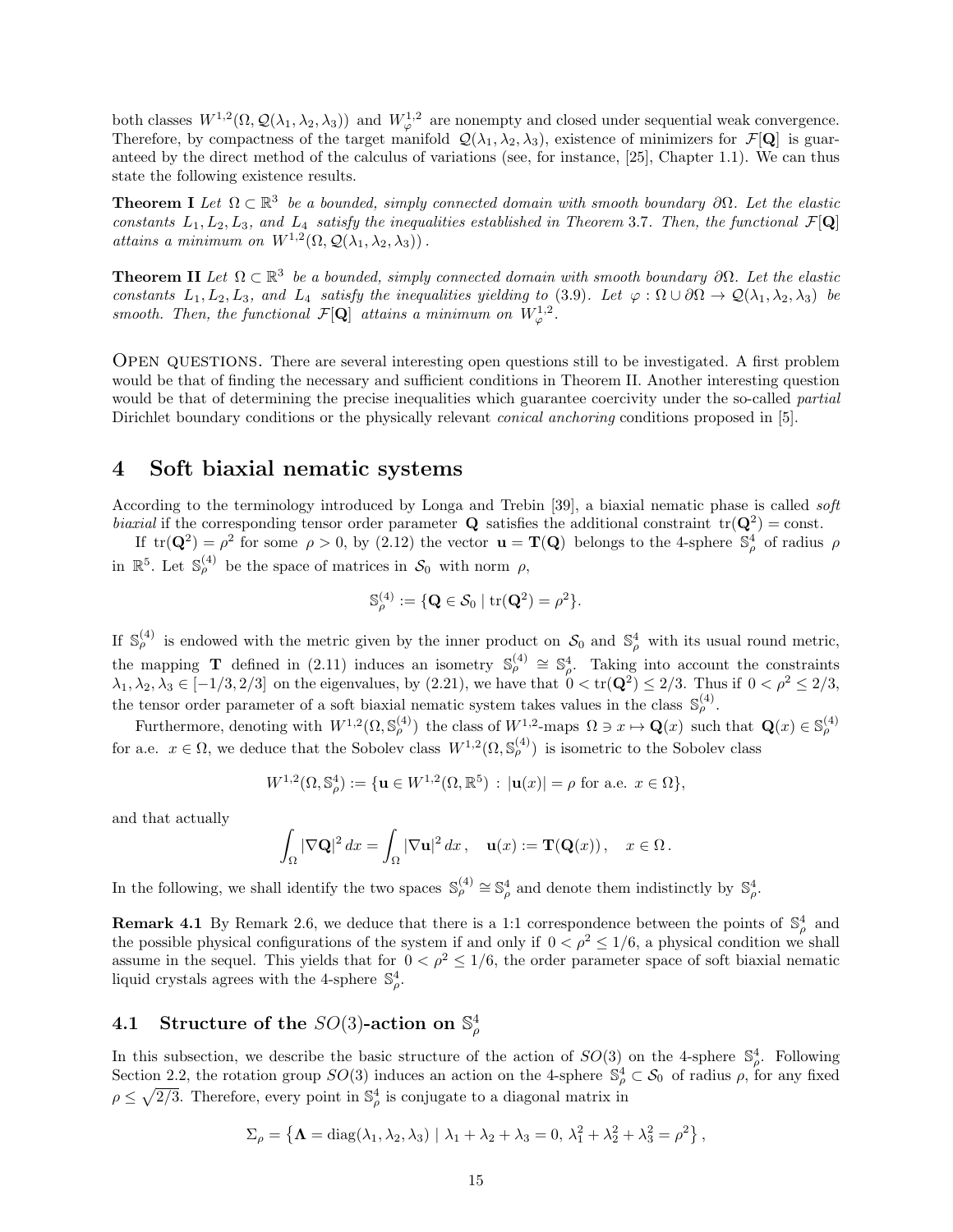which amounts to saying that  $SO(3) \star \Sigma_{\rho} = \mathbb{S}_{\rho}^4$ . Every  $SO(3)$ -orbit passes through a diagonal matrix  $\mathbf{\Lambda} \in \Sigma_{\rho}$ and the isotropy subgroup  $SO(3)_{\Lambda}$  only depends on the number of distinct eigenvalues.

In the generic case in which there are three distinct eigenvalues  $\lambda_1$ ,  $\lambda_2$ ,  $\lambda_3$ ,<sup>1</sup> the isotropy subgroup at  $\Lambda$  is  $H = S(O(1) \times O(1) \times O(1)) \cong \mathbb{Z}_2 \times \mathbb{Z}_2$ , the subgroup of diagonal matrices with entries  $\pm 1$  and with determinant one, i.e., the dihedral group  $D_2$ , see (2.5). Consequently, the generic orbit  $SO(3) \star \Lambda = \{G \star \Lambda \mid G \star \Lambda\}$  $\mathbf{G} \in SO(3)$  of the action is diffeomorphic to  $SO(3)/H$ , which can be seen as the eightfold quotient  $\mathbb{S}^3/\mathcal{H}$ , where  $\mathcal{H} := \{\pm 1, \pm i, \pm j, \pm k\}.$  The generic orbits have the highest possible dimension.

In the degenerate cases in which there are two (nonzero) equal eigenvalues, the isotropy subgroup at  $\Lambda$ is isomorphic to the infinite dihedral group  $D_{\infty}$  generated by the rotations around a fixed axis and 180<sup>o</sup>rotations about an axis orthogonal to it. The group  $D_{\infty}$  is actually isomorphic to  $O(2)$ , which implies that each (degenerate) orbit through  $\Lambda$  is diffeomorphic to the real projective plane  $\mathbb{R}P^2$ .

**Remark 4.2** If  $P, Q \in \mathbb{S}_{\rho}^4$  are on the same  $SO(3)$ -orbit, their isotropy subgroups are conjugate. More precisely, if  $P = G \star Q$ , for some  $G \in SO(3)$ , then  $SO(3)_{P} = GSO(3)_{Q}G^{-1}$ . The isotropy subgroups  $SO(3)_{\mathbf{P}}$  at points  $\mathbf{P} \in \mathbb{S}_{\rho}^4$  which belong to an orbit  $SO(3) \star \mathbf{Q}$  form a conjugacy class  $(SO(3)_{\mathbf{Q}})$  called the *isotropy type* of the orbit  $SO(3) \star \mathbf{Q}$ . However, notice that if  $\mathbf{P}, \mathbf{Q} \in \mathbb{S}_{\rho}^4$  have conjugate isotropy subgroups, i.e., if there exists  $G \in SO(3)$  such that  $SO(3)_P = GSO(3)_Q G^{-1}$ , then they need not have the same orbit. By definition, they are said to be on the same *stratum* and the corresponding orbits  $SO(3) \star \mathbf{P}$  and  $SO(3) \star \mathbf{Q}$  are said to be of the *same isotropy type*. The stratum of a point  $\mathbf{Q} \in \mathbb{S}_{\rho}^4$  is the union of all orbits of points having isotropy subgroups that are conjugate to  $SO(3)<sub>Q</sub>$ , i.e., it is the union of all orbits of isotropy type  $(SO(3)<sub>Q</sub>)$ . Note that orbits of the same type are diffeomorphic. From the above discussion, it follows that  $\mathbb{S}_{\rho}^4$  has two orbit types and that it can be partitioned into two strata: one consists of the two degenerate orbits, the other one of the generic orbits. For more details on the theory of G-manifolds, we refer the reader to [10, 61]. For some physical applications of the theory, see also [48, 49].

Let  $\mathbf{E}_1, \mathbf{E}_2$  be the first two vectors of the orthonormal basis  $\{\mathbf{E}_i\}_{i=1}^5$  given in (2.7). Let  $\mathbf{\Lambda} : \mathbb{R} \to \mathbb{S}_{\rho}^4 \subset \mathcal{S}_0$ be the periodic parameterized curve, with period  $2\pi\rho$ , defined by

$$
\mathbf{\Lambda}(t) := \rho \cos(t/\rho) \mathbf{E}_1 + \rho \sin(t/\rho) \mathbf{E}_2, \quad t \in \mathbb{R}.
$$

The image of  $\Lambda$  coincides with the set  $\Sigma_{\rho}$  of all diagonal matrices in  $\mathbb{S}_{\rho}^{4}$  and it is the *great circle* of  $\mathbb{S}_{\rho}^{4}$  obtained by intersecting  $\mathbb{S}_{\rho}^{4}$  with the 2-dimensional linear subspace  $\P$  $\mathbf{E}_1$  and  $\mathbf{E}_2$ . In particular, as a constant (unit) speed parametrization of a great circle, the curve  $\Lambda : \mathbb{R} \to \mathbb{S}^4_\rho$ is a geodesic of  $\mathbb{S}_{\rho}^4$  (cf. [58, p. 103]).

Every matrix  $\mathbf{Q} \in \mathbb{S}_{\rho}^4 \subset \mathcal{S}_0$  is related by conjugation to some diagonal matrix  $\mathbf{\Lambda}(t)$ . Now, under the action of the matrix  $\mathbf{G}(\mathbf{e}_3, \pi/2)$ , see (2.2), which represents a rotation through  $\pi/2$  about the z-axis, the diagonal matrix  $\mathbf{\Lambda}(t)$  is taken to  $\mathbf{G}(\mathbf{e}_3, \pi/2) \star \mathbf{\Lambda}(t) = \mathbf{G}(\mathbf{e}_3, \pi/2) \mathbf{\Lambda}(t) \mathbf{G}(\mathbf{e}_3, \pi/2)^T = \mathbf{\Lambda}(-t).^2$  Next, consider the rotations about the axis in the direction of the unit vector  $\mathbf{e} := \frac{1}{\sqrt{2}}$  $\frac{1}{3}(\mathbf{e}_1 + \mathbf{e}_2 + \mathbf{e}_3)$ . Under the matrices  $\mathbf{G}(\mathbf{e}, \pm 2\pi/3)$ , the diagonal matrix  $\mathbf{\Lambda}(t)$  is taken to  $\mathbf{G}(\mathbf{e}, \pm 2\pi/3) \star \mathbf{\Lambda}(t) = \mathbf{\Lambda}(t \mp \frac{2\pi}{3})$ , respectively.

This implies that the parameter  $t \in \mathbb{R}$  can be restricted to the closed interval  $I = [0, \frac{\pi}{3}\rho]$ . This interval cannot be further reduced, since the function det  $\Lambda(t) = -\frac{\rho^3}{2\sqrt{t}}$  $\frac{\rho^{\circ}}{3\sqrt{6}}$  cos(3*t/* $\rho$ ) is invertible on the interval *I*. Therefore, the geodesic segment  $\Lambda : [0, \frac{\pi}{3} \rho] \to \mathbb{S}^4_\rho$  intersects each SO(3)-orbit of  $\mathbb{S}^4_\rho$  exactly once. As a consequence, the orbit space  $\mathbb{S}_{\rho}^4/SO(3)$  is homeomorphic to the closed interval  $[0, \frac{\pi}{3}\rho]$ .

**Remark 4.3** Observe that for  $t \in [0, \frac{\pi}{3}\rho]$ ,  $\Lambda(t) = \text{diag}(\lambda_1, \lambda_2, \lambda_3)$  with  $\lambda_1 \geq \lambda_2 \geq \lambda_3$ . In particular, this yields the well-known fact that any  $\mathbf{Q} \in \mathbb{S}_{\rho}^4$  is equivalent under the  $SO(3)$ -action to a diagonal matrix  $diag(\lambda_1, \lambda_2, \lambda_3)$  with  $\lambda_1 \geq \lambda_2 \geq \lambda_3$ .

For  $t \in (0, \frac{\pi}{3}\rho)$ , the diagonal matrix  $\Lambda(t)$  has distinct eigenvalues  $\lambda_1 > \lambda_2 > \lambda_3$  and the orbit of  $\Lambda(t)$  is diffeomorphic to the eightfold quotient  $\mathbb{S}^3/\mathcal{H}$ . In particular, we have that  $\Lambda(\frac{\pi}{6}\rho) = \frac{\rho}{\sqrt{2}}$  $\frac{1}{2}$  diag(1, 0, -1), which corresponds to a maximally biaxial phase (cf. (2.20)). Instead, the isotropy group at  $\Lambda_- := \Lambda(0) = \rho \mathbf{E}_1$ is  $K^- = S(O(2) \times O(1))$ . The degenerate orbit  $B_- := SO(3)/K^-$  through  $\Lambda_-$  is the set of all symmetric matrices with two equal positive eigenvalues which identifies with the real projective plane  $\mathbb{R}P^2$ . The tangent space T<sub>−</sub> to the orbit  $B_$  is  $T_$  = span( $\mathbf{E}_4$ ,  $\mathbf{E}_5$ ) and its orthogonal complement is  $T_$  = span( $\mathbf{E}_2$ ,  $\mathbf{E}_3$ ). Thus,

<sup>1</sup>Observe that this conditions holds on an open and dense subset.

<sup>&</sup>lt;sup>2</sup>Note that  $\Lambda(-t)$  is obtained from  $\Lambda(t)$  by interchanging the first two eigenvalues.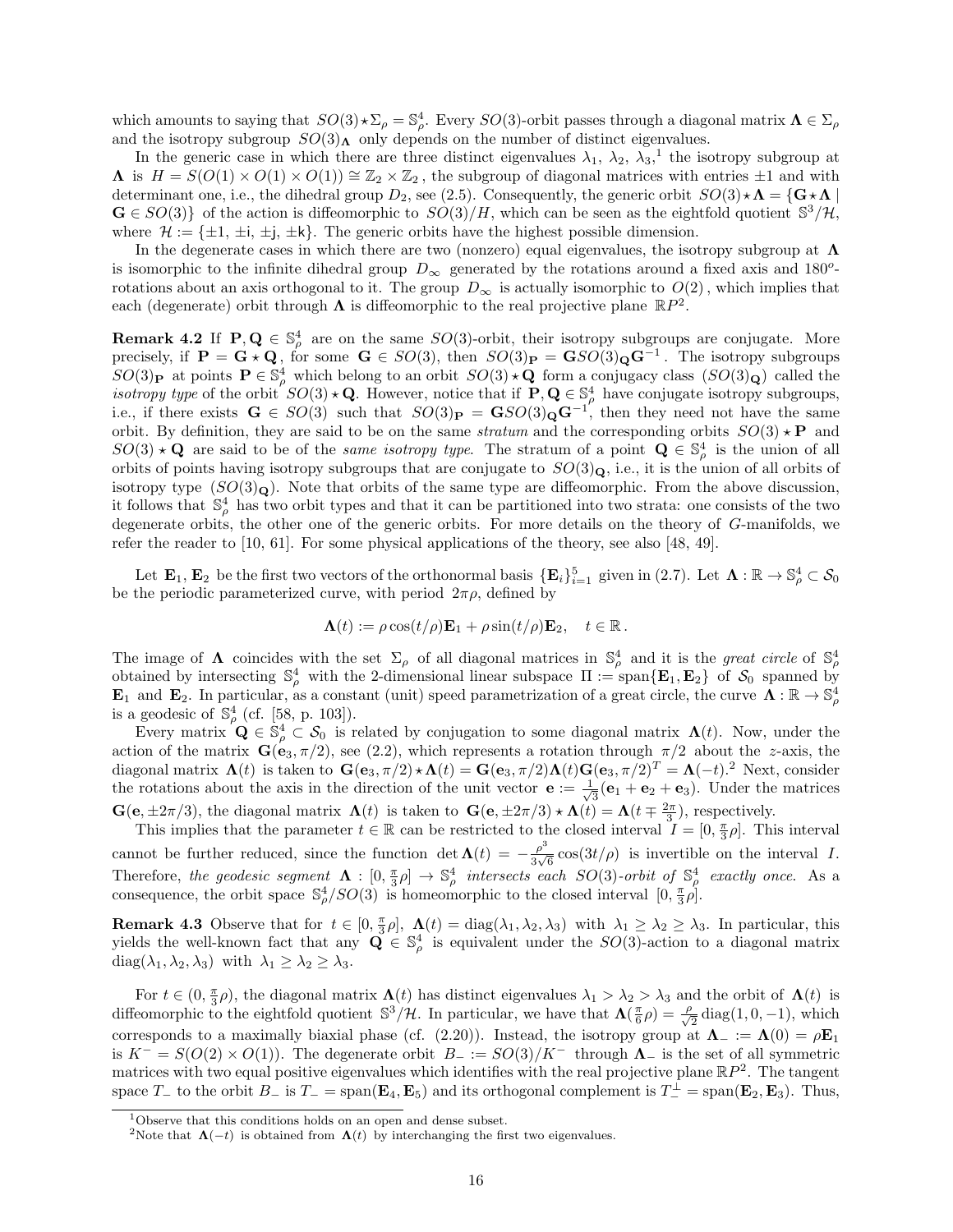$\Lambda(t)$  is an arclength parameterized geodesic starting at  $\Lambda_{-}$  which is orthogonal to the orbit  $B_{-}$  and hence to all orbits through  $\Lambda(t)$  (cf. [61]). Similarly, the isotropy group at  $\Lambda_+ := \Lambda(\frac{\pi}{3}\rho) = \frac{\rho}{\sqrt{3}}$  $\frac{1}{6}$  diag(2, -1, -1) is  $K^+ = S(O(1) \times O(2))$  and the degenerate orbit  $B_+ = SO(3)/K^+$  through  $\Lambda_+$  is the set of all symmetric matrices with two equal negative eigenvalues which again identifies with  $\mathbb{R}P^2$ . Therefore, on the geodesic segment  $\Lambda : [0, \frac{\pi}{3}\rho] \to \mathbb{S}^4_\rho$ , the orbits of  $\Lambda(0)$  and  $\Lambda(\frac{\pi}{3}\rho)$  are 2-dimensional, while the orbits of  $\Lambda(t)$ ,  $t \in (0, \frac{\pi}{3}\rho)$ , are 3-dimensional.

The action of  $SO(3)$  on  $\mathbb{S}^4_\rho$  just described is the well-known *cohomogeneity one action* of  $SO(3)$  on  $\mathbb{S}_{\rho}^{4}$  (cf. [30, 31]). This action has two orbits of codimension two which are isolated among codimension one orbits of the same type. In accordance with the basic structure of cohomogeneity one actions (cf., for example, [1, 2, 10, 51]), if  $\pi : \mathbb{S}_{\rho}^4 \to \mathbb{S}_{\rho}^4/SO(3) \cong [0, \frac{\pi}{3}\rho]$  is the orbit projection, the inverse images of the interior points are the principal or regular orbits, while the two singular orbits correspond to the inverse images of the endpoints, namely  $B_-\equiv \pi^{-1}(0)$  and  $B_+\equiv \pi^{-1}(\frac{\pi}{3}\rho)$ . In addition, the great circle  $\Sigma_\rho$  meets every orbit of  $\mathbb{S}^4_\rho$  orthogonally and is a *section* or *canonical form* for  $\mathbb{S}^4_\rho$ , in the sense of the general theory of canonical forms developed by Palais and Terng (cf. [60, 61]).

**Remark 4.4** If r denotes the rotation by  $2\pi/3$  of the circle  $\Sigma_{\rho} \subset \Pi$  induced by  $\mathbf{G}(\mathbf{e}, 2\pi/3)$  and if m is the reflection about a diameter of  $\Sigma_\rho$  induced by  $\mathbf{G}(\mathbf{e}_3, \pi/2)$ , then it is easily seen that r has order three, m has order two, and that r and m generate the six-element group  $\Delta_3 := \{1, r, r^2, m, rm, r^2m\}$ , which is the symmetry group of the equilateral triangle. The group  $\Delta_3$  is isomorphic to the subgroup of  $SO(3)$  that takes  $\Sigma_{\rho}$  into itself.

**Remark 4.5** From a differential geometric point of view, the principal orbits of the  $SO(3)$ -action on the 4-sphere  $\mathbb{S}_{\rho}^4$  are homogeneous hypersurfaces in  $\mathbb{S}_{\rho}^4$ . As such, they have constant principal curvatures and are therefore examples of the so-called isoparametric hypersurfaces [12, 31, 60, 61]. On the other hand, each singular orbit is a concrete realization of a minimal embedding of the real projective plane with constant curvature into  $\mathbb{S}_{\rho}^4$ , the so-called *Veronese surface* (cf. [30, 31, 35, 69]). The two singular orbits are antipodal to each other at distance  $\frac{\pi}{3}\rho$ . Explicit immersions of the orbits as submanifolds of the Euclidean 4-sphere  $\mathbb{S}_{\rho}^{4}$  in  $\mathbb{R}^{5}$  are provided below via the isometric isomorphism **T** defined in (2.11).

**Remark 4.6** Observe that the image  $\mathbf{T}(\mathbf{\Lambda}([0, \frac{\pi}{3}\rho]))$  of the geodesic arc  $\mathbf{\Lambda}([0, \frac{\pi}{3}\rho])$  under **T** corresponds, **i** the **xy**-plane, to the intersection of the fundamental domain  $\mathcal{A}_f$  with  $\mathbb{S}_\rho^1 = \mathbf{T}(\Sigma_\rho)$  (cf. Section 2.4, Figure 1).

PRINCIPAL ORBITS. Any 3-dimensional principal  $SO(3)$ -orbit in  $\mathbb{S}_{\rho}^4$  can be interpreted as the order parameter space of a constrained biaxial nematic system, see Section 2.2. Therefore, using the expressions  $(1.2)$  and  $(2.8)$ , we compute

$$
q_1 = S_1 \left( \mathbf{n}_1^2 - 1/3 \right) + S_2 \left( \mathbf{m}_1^2 - 1/3 \right), \quad q_2 = S_1 \left( \mathbf{n}_2^2 - 1/3 \right) + S_2 \left( \mathbf{m}_2^2 - 1/3 \right),
$$
  
\n
$$
q_3 = S_1 \mathbf{n}_1 \mathbf{n}_2 + S_2 \mathbf{m}_1 \mathbf{m}_2, \quad q_4 = S_1 \mathbf{n}_1 \mathbf{n}_3 + S_2 \mathbf{m}_1 \mathbf{m}_3, \quad q_5 = S_1 \mathbf{n}_2 \mathbf{n}_3 + S_2 \mathbf{m}_2 \mathbf{m}_3,
$$

where **n** and **m** are the first two columns of the rotation matrix  $\mathbf{G}(\mathbf{u}, \theta)$  in (2.2), respectively, and hence

$$
\mathbf{T}(\mathbf{Q}) = \frac{\sqrt{2}}{2} \begin{pmatrix} \sqrt{3} \left( S_1(\mathbf{n}_1^2 + \mathbf{n}_2^2) + S_2(\mathbf{m}_1^2 + \mathbf{m}_2^2) - \frac{2}{3} (S_1 + S_2) \right) \\ (S_1(\mathbf{n}_1^2 - \mathbf{n}_2^2) + S_2(\mathbf{m}_1^2 - \mathbf{m}_2^2)) \\ 2 (S_1 \mathbf{n}_1 \mathbf{n}_2 + S_2 \mathbf{m}_1 \mathbf{m}_2) \\ 2 (S_1 \mathbf{n}_1 \mathbf{n}_3 + S_2 \mathbf{m}_1 \mathbf{m}_3) \\ 2 (S_1 \mathbf{n}_2 \mathbf{n}_3 + S_2 \mathbf{m}_2 \mathbf{m}_3) \end{pmatrix}^T
$$

compare (2.11), with

$$
\text{tr}(\mathbf{Q}^2) = \rho^2(\lambda_1, \lambda_2) = 2(\lambda_1^2 + \lambda_2^2 + \lambda_1 \lambda_2) = \frac{2}{3}(S_1^2 + S_2^2 - S_1 S_2).
$$

The map  $\mathbf{T}:\mathcal{Q}(\lambda_1,\lambda_2,\lambda_3)\to\mathbb{S}^4_\rho$  gives rise to an isometric immersion of the 3-dimensional order parameter space  $\mathcal{Q}(\lambda_1, \lambda_2, \lambda_3) \cong \mathbb{S}^3/\mathcal{H}$  into the 4-sphere  $\mathbb{S}^4_\rho$  of radius  $\rho(\lambda_1, \lambda_2)$ . This immersion is a homogeneous isoparametric hypersurface [12, 31, 60, 67].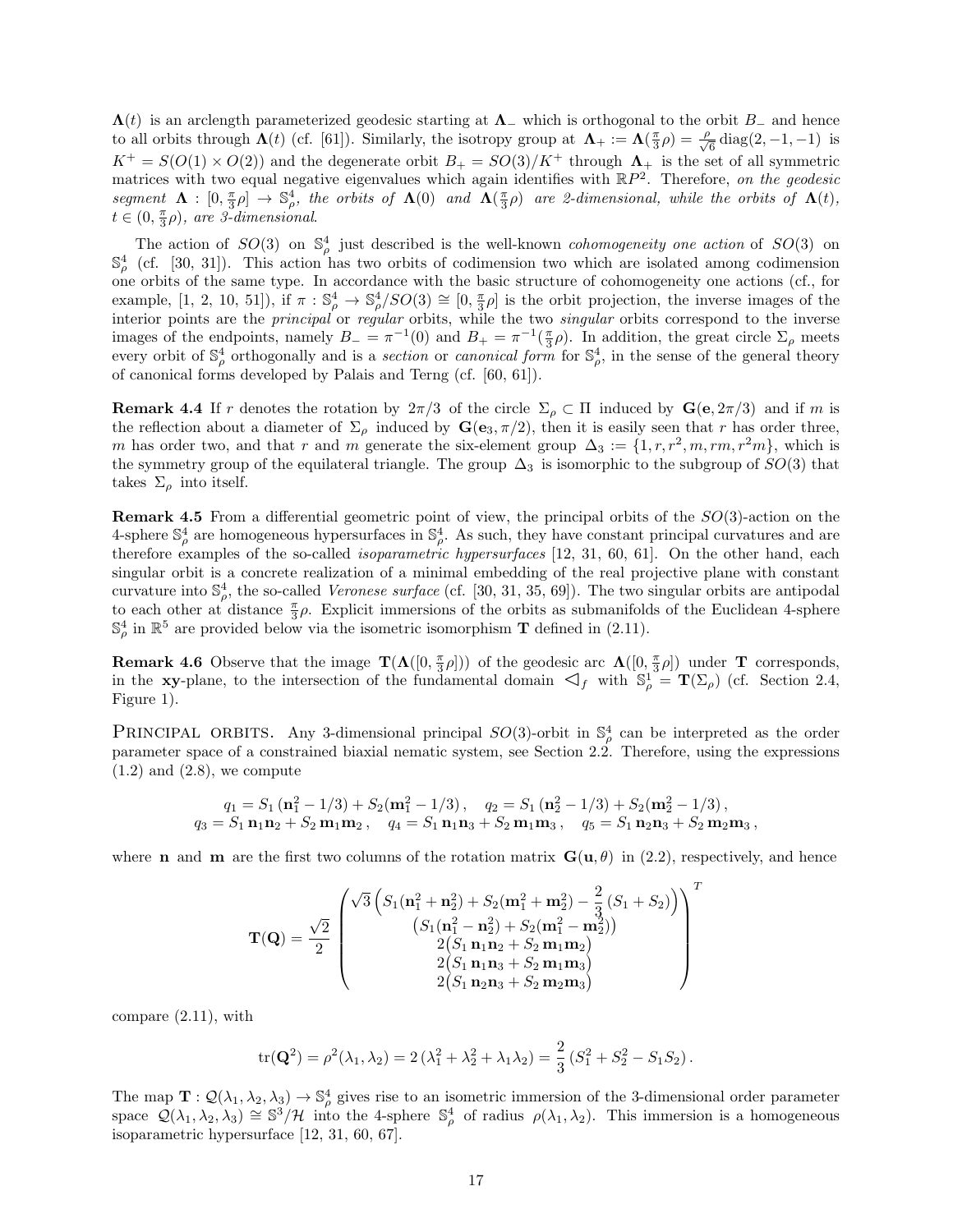SINGULAR ORBITS. In the constrained uniaxial case, the tensor field  $\bf{Q}$  takes the form (1.5), where s is a constant, and the order parameter space of the system identifies with the real projective plane  $\mathbb{R}P^2$ . In this case, we compute

$$
\mathbf{T}(\mathbf{Q})=s\,\frac{\sqrt{2}}{2}\left(\sqrt{3}\left(\mathbf{r}_{1}^{2}+\mathbf{r}_{2}^{2}-\frac{2}{3}\right),\,\mathbf{r}_{1}^{2}-\mathbf{r}_{2}^{2},\,2\mathbf{r}_{1}\mathbf{r}_{2},\,2\mathbf{r}_{1}\mathbf{r}_{3},\,2\mathbf{r}_{2}\mathbf{r}_{3}\right),
$$

and  $tr(\mathbf{Q}^2) = 2s^2/3$ . Writing in spherical coordinates  $\mathbf{r}_1 = \cos \alpha \sin \beta$ ,  $\mathbf{r}_2 = \sin \alpha \sin \beta$ ,  $\mathbf{r}_3 = \cos \beta$ , we have

$$
\mathbf{T}(\mathbf{Q}) = s \frac{\sqrt{2}}{2} \left( \sqrt{3} \left( \sin^2 \beta - \frac{2}{3} \right), \cos(2\alpha) \sin^2 \beta, \sin(2\alpha) \sin^2 \beta, \cos \alpha \sin(2\beta), \sin \alpha \sin(2\beta) \right).
$$

The mapping **T** can be interpreted as giving an embedding **T** :  $\mathbb{R}P^2 \to \mathbb{S}^4_\rho$  of the real projective plane  $\mathbb{R}P^2$ into the 4-sphere  $\mathbb{S}_{\rho}^4$  of radius  $\rho = \sqrt{2s^2/3}$ . The image  $\mathbf{T}(\mathbb{R}P^2)$  is the *Veronese surface*, which is a minimal surface in  $\mathbb{S}^4_\rho$  (cf. [35, 69] for more details).

### 4.2 Coercivity conditions

In this subsection, we study the coercivity properties of the elastic free-energy density (1.9) in the soft biaxial case, assuming first that  $L_4 = 0$ . For this purpose, we shall exploit the constraint  $\mathbf{Q} \in \mathbb{S}_{\rho}^4$ , the existence of the section  $\Sigma_{\rho}$  for  $\mathbb{S}_{\rho}^{4}$  and the frame-indifference condition.

Since  $\mathbb{S}_{\rho}^4 = SO(3) \star \Sigma_{\rho}$  (cf. Section 4.1), any element  $\mathbf{Q} \in \mathbb{S}_{\rho}^4$  can be written in the form  $\mathbf{Q} = \mathbf{G} \mathbf{\Lambda} \mathbf{G}^T$ for some  $\mathbf{G} \in SO(3)$ , where  $\mathbf{\Lambda} = \text{diag}(\lambda_1, \lambda_2, \lambda_3) \in \Sigma_\rho$ . Now, if  $\mathbf{D}$  denotes the third order tensor defined by  $\mathbf{D}_{ijk} = \mathbf{Q}_{ij,k}$  and  $M = \mathbf{G}^T$ , the frame-indifference condition (1.7) yields that

$$
\psi(\mathbf{Q}, \mathbf{D}) = \psi(\mathbf{\Lambda}, \mathbf{D}^*), \quad \text{where} \quad \mathbf{D}_{ijk}^* = \mathbf{G}_i^l \mathbf{G}_j^m \mathbf{G}_k^p \mathbf{D}_{lmp}.
$$
\n(4.1)

Actually, this condition holds for any point  $Q$  on the orbit of  $\Lambda$ .

Next, if  $\mathbf{u} \in W^{1,2}(\Omega, \mathbb{S}^4_\rho)$ , we know that the constrain  $|\mathbf{u}(x)| = \rho$  implies the orthogonality condition

$$
\mathbf{u} \cdot \partial_k \mathbf{u} = 0 \quad \forall \, k = 1, 2, 3 \, .
$$

By condition (4.1), we then may and do assume that  $\mathbf{u}(x) = \mathbf{T}(\Lambda)$ , where  $\Lambda = \text{diag}(\lambda_1, \lambda_2, \lambda_3)$  is the diagonal matrix of the eigenvalues of  $\mathbf{Q}(x)$ , so that  $2(\lambda_1^2 + \lambda_2^2 + \lambda_1\lambda_2) = \rho^2$ . We thus have (cf. Section 2.4)

$$
\mathbf{u}(x) = \mathbf{T}(\mathbf{\Lambda}) = \frac{\sqrt{2}}{2} \left( \sqrt{3} \left( \lambda_1 + \lambda_2 \right), \left( \lambda_1 - \lambda_2 \right), 0, 0, 0 \right)
$$

and the orthogonality condition becomes

$$
\sqrt{3}(\lambda_1 + \lambda_2)\partial_k u^1 + (\lambda_1 - \lambda_2)\partial_k u^2 = 0 \quad \forall k = 1, 2, 3.
$$

Finally, in the case  $\lambda_1 \neq \lambda_2$ , the above condition is equivalent to

$$
\partial_k u^2 = \frac{\sqrt{3}}{3} \mathbf{t} \, \partial_k u^1, \quad \mathbf{t} := 3 \, \frac{\lambda_1 + \lambda_2}{\lambda_2 - \lambda_1} = \frac{S_1 + S_2}{S_2 - S_1}.
$$

Now, if  $0 < \rho^2 \le 1/6$ , the parameter t takes each real value. The case  $1/6 < \rho^2 \le 2/3$  has to be treated separately, as in that case the parameter **t** has a smaller range. In fact, e.g. in the limiting case  $\rho^2 = 2/3$ , the set of **Q**-tensors  $\mathbb{S}_{\rho}^4$  reduces to the uniaxial phases with  $tr(\mathbf{Q}^2) = 2/3$ .

If  $L_4 = 0$  and if  $0 < \rho^2 \le 1/6$ , the conditions (1.12) of Longa–Monselesan–Trebin [38] and Davis– Gartland [16] are necessary and sufficient for coercivity:

**Theorem 4.7** Assume that  $0 < \rho^2 \le 1/6$  and  $L_4 = 0$ . Then the elastic energy density (1.9) is positive definite in the soft biaxial class  $\mathbb{S}_{\rho}^4$  if and only if the following conditions hold:

$$
2L_3 > L_2, \quad L_3 + L_2 > 0, \quad 10L_1 + L_2 + 6L_3 > 0.
$$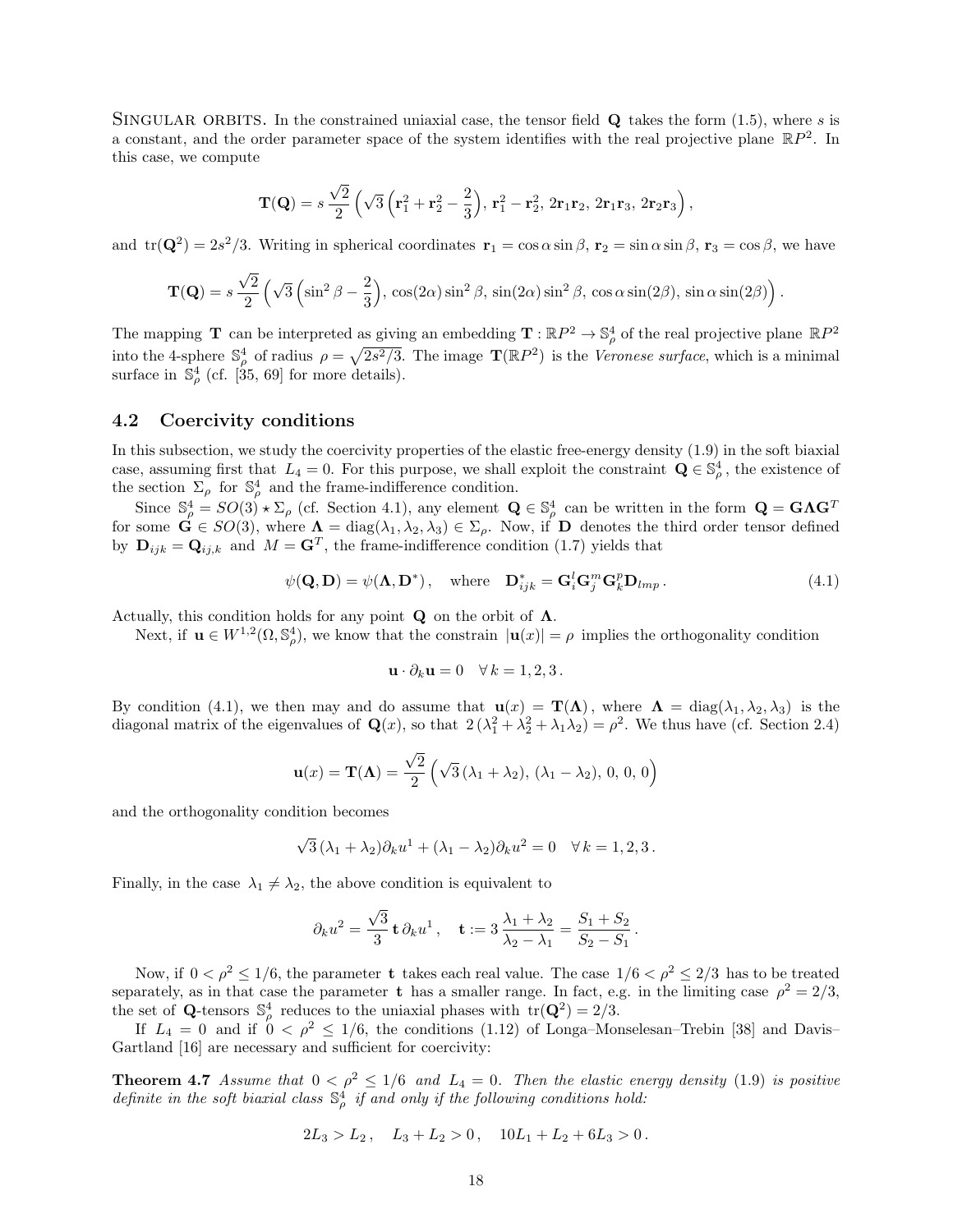Assume now that the admissible  $Q$  for the functional  $\mathcal{F}[Q]$  satisfy Dirichlet boundary conditions as before. More precisely, we let  $\Omega \subset \mathbb{R}^3$  be a bounded and simply connected domain with smooth boundary  $\partial Ω$ . For a smooth function  $\varphi : Ω ∪ ∂Ω → ℑ<sub>ρ</sub><sup>4</sup>$ , we define the class

$$
\widetilde{W}^{1,2}_{\varphi} := \left\{ \mathbf{Q} \in W^{1,2}(\Omega,\mathbb{S}^4_{\rho}) \, : \, \mathbf{Q}_{|\partial\Omega} = \varphi_{|\partial\Omega} \right\} \, .
$$

**Corollary 4.8** If  $0 < \rho^2 \le 1/6$  and  $L_4 = 0$ , then the elastic energy functional (1.11) is coercive on the admissible set  $\widetilde{W}^{1,2}_\varphi$  if and only if

$$
\begin{cases}\nL_3 > 0 & \text{in case} \quad L_1 + L_2 \ge 0 \\
2L_2 + 2L_2 + 3L_3 > 0 & \text{in case} \quad L_1 + L_2 < 0.\n\end{cases}
$$

THE FOURTH ELASTIC INVARIANT. We now consider the elastic energy (1.9) with  $L_4 \neq 0$ . Contrary to the general biaxial case, we now see that even if  $L_4 \neq 0$ , in the soft biaxial case we can find necessary and sufficient conditions for the positivity.

**Theorem 4.9** Assume that  $0 < \rho^2 \le 1/6$  and  $L_1 = L_2 = 0$ . Then the elastic energy density (1.9) is positive definite in the soft biaxial class  $\mathbb{S}_{\rho}^4$  if and only if the following condition holds:

$$
\sqrt{6}\,L_3 > 2\rho\,|L_4|.
$$

Obtaining necessary and sufficient conditions for the elastic energy density (1.9), when all the physical coefficients  $L_i$  are non-trivial, implies a great effort, even in the simpler case  $0 < \rho^2 \le 1/6$ . However, by putting together the conditions from Theorem 4.7, Corollary 4.8, and Theorem 4.9, we readily obtain a range of sufficient conditions to positivity in the soft biaxial regime.

**Corollary 4.10** Assume that  $0 < \rho^2 \le 1/6$ . Then the elastic energy density (1.9) is positive definite in the soft biaxial class  $\mathbb{S}_{\rho}^4$  if the following condition are satisfied for some coefficient  $\alpha \in (0,1)$ :

$$
2(1-\alpha) L_3 > L_2, \quad (1-\alpha) L_3 + L_2 > 0, \quad 10L_1 + L_2 + 6(1-\alpha) L_3 > 0, \quad \alpha\sqrt{6} L_3 > 2\rho |L_4|.
$$

Similarly, the elastic energy functional (1.11) is coercive on the admissible set  $\widetilde{W}_{\varphi}^{1,2}$  if (and only if)  $L_3 > 0$ , in case  $L_1 + L_2 \geq 0$ , and provided that:

$$
2L_2 + 2L_2 + (1 - \alpha) L_3 > 0, \quad \alpha \sqrt{6} L_3 > 2\rho |L_4|
$$

for some coefficient  $\alpha \in (0,1)$ , in case  $L_1 + L_2 < 0$ .

## References

- [1] A. V. Alekseevsky and D. V. Alekseevsky, G-manifolds with one-dimensional orbit space, Adv. Soviet Math., 8 (1992), pp. 1–31.
- [2] A. V. Alekseevsky and D. V. Alekseevsky, Riemannian G-manifold with one-dimensional orbit space, Ann. Global Anal. Geom., 11 (1993), no. 3, pp. 197–211.
- [3] D. ALLENDER AND L. LONGA, Landau–de Gennes theory of biaxial nematics reexamined, Phys. Rev. E, 78 (2008), pp. 011704–011714.
- [4] J. M. Ball, Mathematics and Liquid Crystals, Mol. Cryst. Liq. Cryst., 647 (2017), pp. 1–27.
- [5] J. M. Ball, The Mathematics of Liquid Crystals, Cambridge Centre for Analysis short course, 13-17 February, 2012, https://people.maths.ox.ac.uk/ball/teaching.shtml.
- [6] J. M. BALL AND A. MAJUMDAR, Nematic liquid crystals: from Maier–Saupe to a continuum theory, Mol. Cryst. Liq. Cryst., 525 (2010), pp. 1–11.
- [7] J. M. BALL AND A. ZARNESCU, Orientability and energy minimization in liquid cristal models, Arch. Ration. Mech. Anal., 202 (2011), pp. 493–535.
- [8] F. BETHUEL AND D. CHIRON, Some questions related to the lifting problem in Sobolev spaces, Contemp. Math., 446 (2007), pp. 125-152.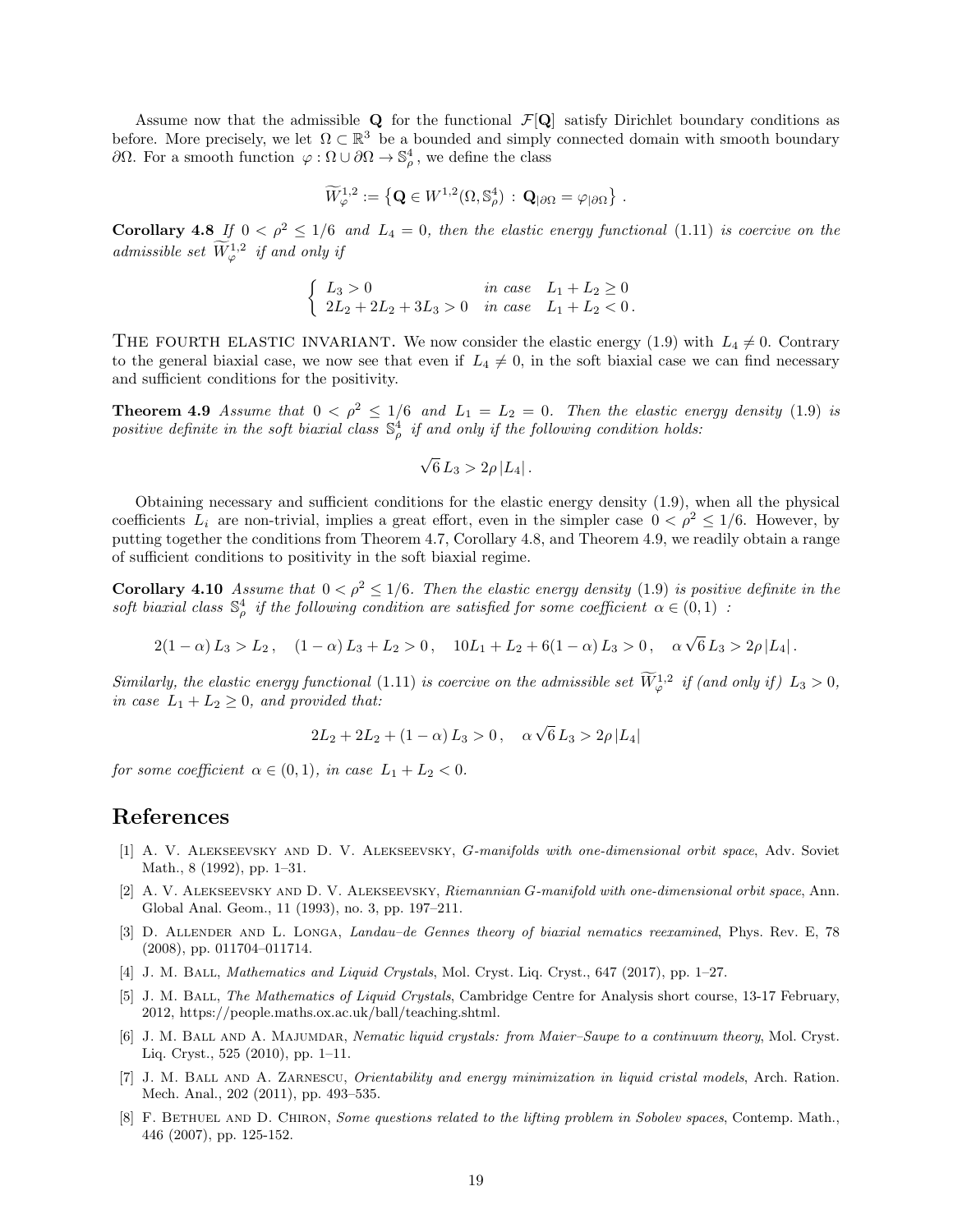- [9] D. W. BERREMAN AND S. MEIBOOM, Tensor representation of Oseen–Frank strain energy in uniaxial cholesterics, Phys. Rev. A, 30 (1984), pp. 1955–1959.
- [10] G. E. BREDON, *Introduction to Compact Transformation Groups*, Pure and Applied Mathematics, 46, Academic Press, New York, 1972.
- [11] T. BRÖCKER AND T. TOM DIECK, Representations of compact Lie groups. Graduate Texts in Mathematics, 98, Springer-Verlag, New York, 1985
- [12] E. Cartan, Sur des families remarquables d'hypersurfaces isoparam´etriques dans les espaces sph´eriques, Math. Z., 45 (1939), pp. 335–367.
- [13] D. Chillingworth, Perturbed hedgehogs: continuous deformation of point defects in biaxial nematic liquid crystals, IMA J. Appl. Math., 81 (2016), n. 4, pp. 647–661.
- [14] D. Chiron, Point topological defects in ordered media in dimension two, preprint, Laboratoire J. A. Dieudonne, Université de Nice - Sophia Antipolis.
- [15] A. CONTRERAS AND X. LAMY, *Biaxial escape in nematics at low temperature*, J. Funct. Anal. 272 (2017), pp. 3987–3997.
- [16] T. A. Davis and E. C. Gartland, Jr., Finite element analysis of the Landau–de Gennes minimization problem for liquid crystals, SIAM J. Numer. Anal., 35 (1998), pp. 336–362.
- [17] P. G. DE GENNES AND J. PROST, The Physics of Liquid Crystals, 2nd ed., International Series of Monographs on Physics, 83, Oxford University Press, Oxford, 1993.
- [18] H.-D. Ebbinghaus, H. Hermes, F. Hirzebruck, M. Koecher, K. Mainzer, J. Neukirch, A. Prestel, and R. Remmert, Numbers, Graduate Texts in Mathematics, 123, Springer, New York, 1991.
- [19] J. L. Ericksen, Equilibrium theory of liquid crystals, in: Advances in liquid crystals 2, G.H. Brown (ed.), Academic Press, New York, 233–299 (1976)
- [20] J. L. Ericksen, Inequalities in liquid crystal theory, Phys. Fluids, 9 (1966), pp. 1205–1207.
- [21] J. L. Ericksen, Liquid crystals with variable degree of orientation, Arch. Ration. Mech. Anal. 113, 97-120 (1990)
- [22] J. L. ERICKSEN AND D. KINDERLEHRER, EDS., Theory and Applications of Liquid Crystals, IMA Volumes in Mathematics and Its Applications, 5, Springer-Verlag, New York, 1987.
- [23] F. C. Frank, I. Liquid crystals. On the theory of liquid crystals, Discuss. Faraday Soc., 25 (1958), pp. 19–28.
- [24] E. C. GARTLAND, JR., Scaling and limits of Landau–de Gennes models for liquid crystals: a comment on some recent analytical papers, Math. Model. Anal., 23 no. 3 (2018), pp. 414–432.
- [25] M. GIAQUINTA, G. MODICA, AND J. SOUCEK, Cartesian Currents in the Calculus of Variations, II, Ergebnisse der Mathematik und ihrer Grenzgebiete (III Ser), 38, Springer, Berlin, 1998.
- [26] E. GOVERS AND G. VERTOGEN, Elastic continuum theory of biaxial nematics, Phys. Rev. A, 30 (1984), pp. 1998–2000; Phys. Rev. A, 31 (1985), p. 1957.
- [27] E. F. GRAMSBERGEN, L. LONGA, AND W. H. DE JEU, Landau theory of the nematic-isotropic phase transition. Phys. Rep., 135 (1986), pp. 195–257.
- [28] R. HARDT AND D. KINDERLEHRER, Mathematical questions of liquid crystal theory, in Theory and Applications of Liquid Crystals, J. L. Ericksen and D. Kinderlehrer, eds., IMA Volumes in Mathematics and Its Applications, 5, Springer-Verlag, New York, 1987, pp. 151–184.
- [29] D. Henao, A. Majumdar and A. Pisante, Uniaxial versus biaxial character of nematic equilibria in three dimensions, Calc. Var & PDE's, 56, no. 55 (2017), doi:10.1007/s00526-017-1142-8.
- [30] W.-Y. Hsiang, On the compact homogeneous minimal submanifolds, Proc. Nat. Acad. Sci. U.S.A., 56 (1966), pp. 5–6.
- [31] W.-Y. HSIANG AND H. B. LAWSON, JR., Minimal submanifolds of low cohomogeneity, J. Differential Geometry, 5 (1971), pp. 1–38.
- [32] G. IYER, X. XU, AND A. ZARNESCU, Dynamic cubic instability in a 2D Q-tensor model for liquid crystals, Math. Models Methods Appl. Sci., 25 (2015), pp. 1477–1517.
- [33] S. KRALJ, E. G. VIRGA AND S. ZŬMER, *Biaxial torus around nematic point defects*, Phys. Rev. E, 60 no. 2 (1999), pp. 1858–1866.
- [34] L. D. LANDAU AND E. M. LIFSHITZ, Statistical Physics, 2nd ed., Pergamon, Oxford, 1969.
- [35] H. B. LAWSON, JR., Lectures on Minimal Submanifolds, vol. I, 2nd ed., Mathematics Lecture Series, 9, Publish or Perish, Inc., Wilmington, Del., 1980.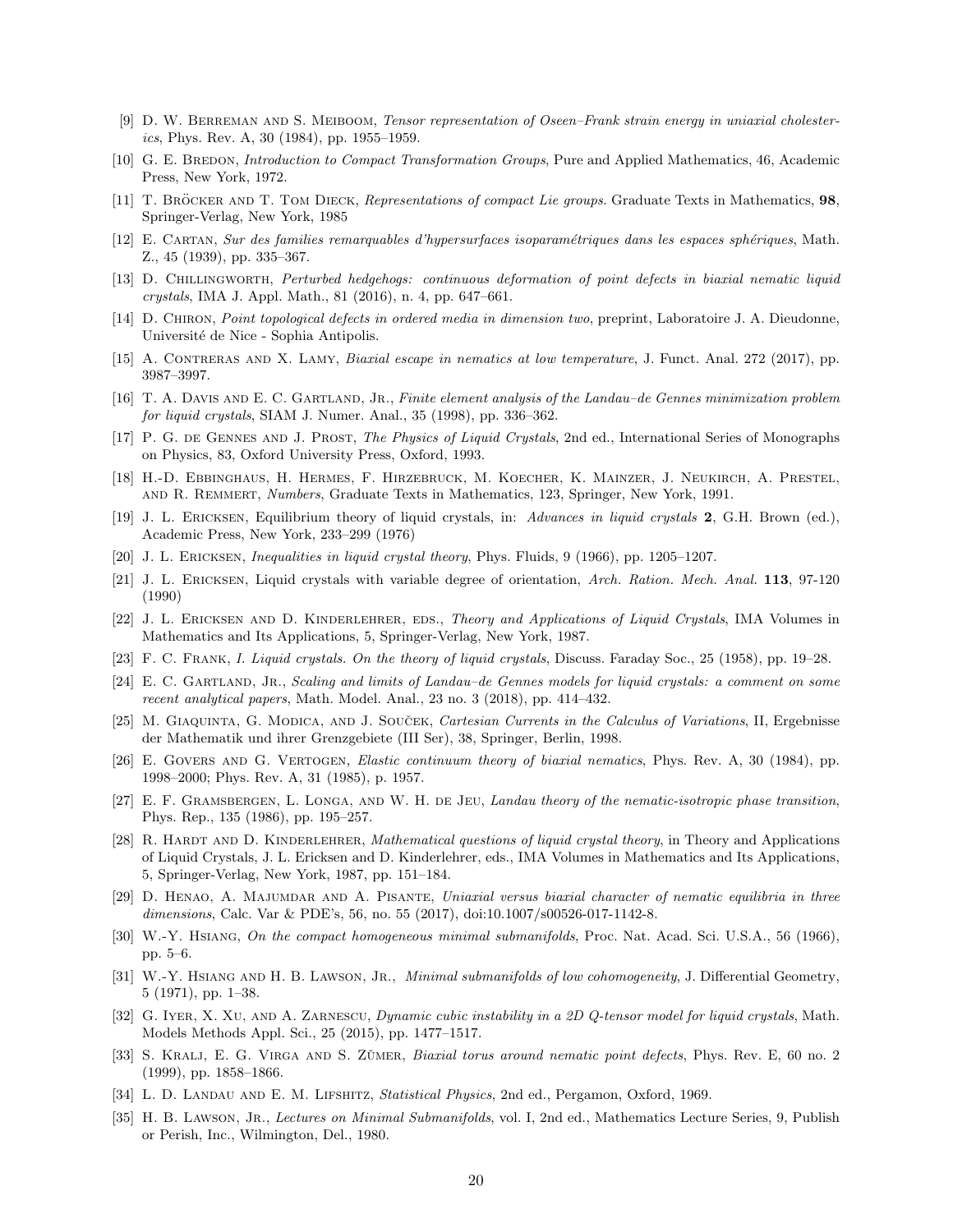- [36] F. C. Leslie, Theory of flow phenomena in liquid crystals, in: Advances in liquid crystals 2, G.H. Brown (ed.), Academic Press, New York, 1–81 (1976)
- [37] F. H. LIN AND C. LIU, Static and dynamic theories of liquid crystals, J. Partial Differential Equations, 14 (2001), pp. 289–330.
- [38] L. LONGA, D. MONSELESAN, AND H.-R. TREBIN, An extension of the Landau–Ginzburg–de Gennes theory for liquid crystals, Liquid Crystals, 2 (1987), pp. 769–796.
- [39] L. LONGA AND H.-R. TREBIN, Structure of the elastic free energy for chiral nematic liquid crystals, Phys. Rev. A, 39 (1989), pp. 2160–2168.
- [40] L. LONGA, G. PAJAK, AND T. WYDRO, Stability of biaxial nematic phase for systems with variable molecular shape anisotropy, Phys. Rev. E, 76 (2007), pp. 011703–011709.
- [41] L. LONGA, Private communication, March, 2016.
- [42] G. R. Luckhurst, Liquid crystals: a missing phase found at last? Nature 430, 413–414 (2004).
- [43] I. F. LYUKSYUTOV, Topological instabilities of singularities at small distance in nematics, Zh. Eksp. Teor. Fiz., 75 (1978), pp. 358–360 [Soviet. Phys. JEPT, 48 no. 1 (1987), pp. 178–179.
- [44] A. MAJUMDAR, Equilibrium order parameters of nematic liquid crystals in the Landau–de Gennes theory, European J. Appl. Math., 21 (2010), pp. 181–203.
- [45] A. Majumdar and A. Zarnescu, Landau–de Gennes theory of nematic liquid crystals: the Oseen-Frank limit and beyond, Arch. Ration. Mech. Anal., 196 (2010), pp. 227-280.
- [46] N. D. MERMIN, The topological theory of defects in ordered media, Rev. Modern Phys., 51 (1979), pp. 591–648.
- [47] A. Messiah, Quantum Mechanics, Dover Publications, Inc., Mineola, NY, 2003.
- [48] L. MICHEL, Points critiques des fonctions invariantes sur une G-variété, C. R. Acad. Sci. Paris Sér. A-B, 272 (1971), pp. A433–A436.
- [49] L. Michel, Symmetry defects and broken symmetry. Configurations. Hidden symmetry, Rev. Modern Phys., 52 (1980), n. 3, pp. 617–651.
- [50] S. MKADDEM AND E. C. GARTLAND, JR., Fine structure of defects in radial nematic droplets, Phys. Rev. E, 62 (2000), pp. 6694–6705.
- [51] P. MOSTERT, On a compact Lie group acting on a manifold, Ann. of Math., 65 (1957), pp. 447–455; Errata, Ann. of Math., 66 (1957), 589.
- [52] N. J. MOTTRAM AND C. NEWTON, *Introduction to Q-tensor theory*, Technical report, University of Strathclyde, Department of Mathematics (2004), arXiv:1409.3542 [cond-mat.soft], 2014.
- [53] D. Mucci, Maps into projective spaces: liquid crystals and conformal energies, Discrete Contin. Dyn. Syst. Ser. B, 17 (2012), pp. 597–635.
- [54] D. Mucci AND L. Nicolodi, On the elastic energy density of constrained Q-tensor models for biaxial nematics, Arch. Ration. Mech. Anal., 206 (2012), pp. 853–884.
- [55] D. MUCCI AND L. NICOLODI, On the Landau-de Gennes elastic energy of constrained biaxial nematics, SIAM J. Math. Anal., 48 (2016), no. 3, pp. 1954–1987.
- [56] D. Mucci AND L. NICOLODI, On the Landau–de Gennes elastic energy of a Q-tensor model for soft biaxial nematics, J. Nonlinear Sci., 27 (2017), no. 3, pp. 16874–1724.
- [57] L. NICOLODI, Models for biaxial nematic liquid crystals, Journal of Physics: Conference Series, 410 (2013), pp. 012043–012046.
- [58] B. O'NEILL, Semi-Riemannian Geometry. With application to relativity, Pure and Applied Mathematics, 103, Academic Press, Inc., New York, 1983.
- [59] C. W. Oseen, The theory of liquid crystals, Trans. Faraday Soc., 29 (1933), pp. 883–899.
- [60] R. S. PALAIS AND C.-L. TERNG, A general theory of canonical forms, Trans. Amer. Math. Soc., 300 (1987), pp. 771–789.
- [61] R. S. PALAIS AND C.-L. TERNG, Critical Point Theory and Submanifold Geometry, Lecture Notes in Mathematics, 1353, Springer-Verlag, Berlin, 1988.
- [62] E. Penzenstadler and H.-R. Trebin, Fine structure of point defects and soliton decay in nematic liquid crystals, J. Phys. France, 50 (1989), pp. 1027–1040.
- [63] R. ROSSO AND E. G. VIRGA, *Metastable Nematic Hedgehogs*, J. Phys. A, 29 (1996), pp. 4247–4264.